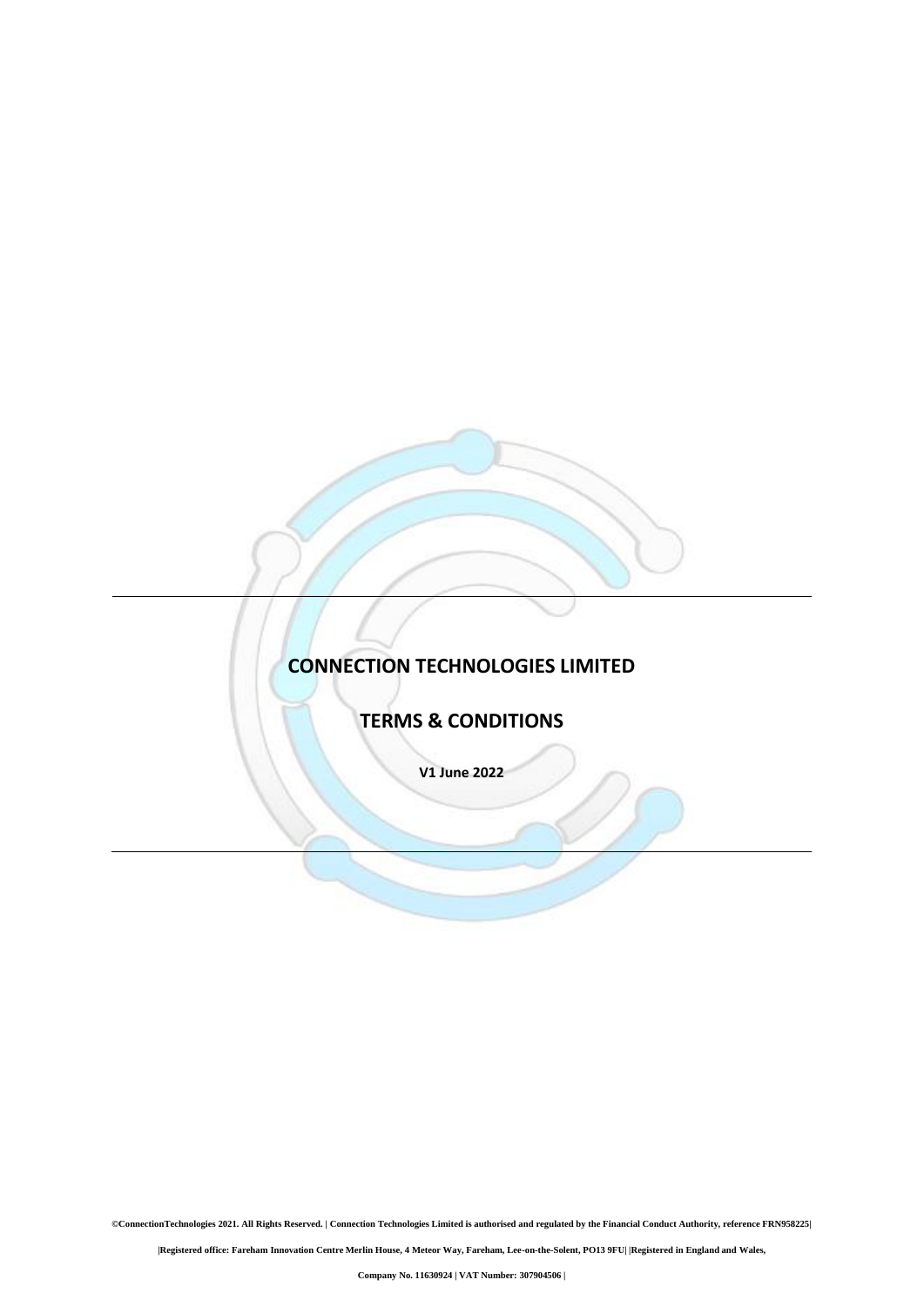

## **1. DEFINITIONS AND INTERPRETATION**

1.1 In these Terms & Conditions the following definitions apply:

"**Affiliate**" means any entity that directly or indirectly Controls, is Controlled by or is under common Control with, another entity;

"**Bribery Laws**" means the Bribery Act 2010 and all other applicable UK legislation, statutory instruments and regulations in relation to bribery or corruption;

"**Business Day**" means a day other than a Saturday, Sunday or bank or public holiday when banks generally are open for non-automated business in England;

"**Charge**" has the meaning given in clause 3.2;

"**Confidential Information**" means any commercial, financial or technical information, information relating to the Deliverables, plans, know-how or trade secrets which is obviously confidential or has been identified as such, or which is developed by CTL in performing its obligations under, or otherwise pursuant to the Contract;

"**Contract**" means the agreement between CTL and the Customer for the sale and purchase of the Deliverables incorporating these Terms & Conditions and the Order;

"**Contract Term**" means the period of time during which the Customer is subject to the Network Operator Contract in respect of the Mobile Handsets and/or Equipment Operator Contract in respect of Equipment, and the Contract as set out in the Order;

"**Control**" means the beneficial ownership of more than 50% of the issued share capital of a company or the legal power to direct or cause the direction of the management of the company;

"**Controller**" shall have the meaning given in applicable Data Protection Laws from time to time;

"**CTL**" means Connection Technologies Limited, a company incorporated in England and Wales (Company Registration Number: 11630924), and whose registered office is situated at Fareham Innovation Centre, Merlin House, Meteor Way, Lee-On-The-Solent, England, PO13 9FU;

"**CTL Personnel**" all employees, officers, staff, other workers, agents and consultants of CTL, its Affiliates and any of their sub-contractors who are engaged in the performance of the Services from time to time;

"**Customer**" means the person who purchases the Deliverables from CTL in accordance with these Terms & Conditions and whose details are set out in the Order;

"**Data Protection Laws**" means, as binding on either party:

(a) The GDPR;

- (b) The Data Protection Act 2018;
- (c) Any laws which implement any such laws; and

(d) Any laws that replace, extend, re-enact, consolidate or amend any of the foregoing;

"**Data Subject**" shall have the meaning in applicable Data Protection Laws from time to time;

"**Deliverables**" means any Mobile Handsets and/or any Equipment and/or any Services as the case may be;

"**Disconnection Notice**" means a notice to disconnect any SIM Card;

"**Early Termination Fee**" means a fee imposed by CTL or any relevant Network Operator or any relevant Equipment Operator or Propel arising as a result of the termination of the Customer's use of any Mobile Handsets and/or any Equipment prior to the expiration of the Contract Term;

"**Equipment**" means IT equipment and desktop telephony systems supplied to the Customer by CTL and as set out in the Order;

"**Equipment Operator**" means any equipment operator in the United Kingdom;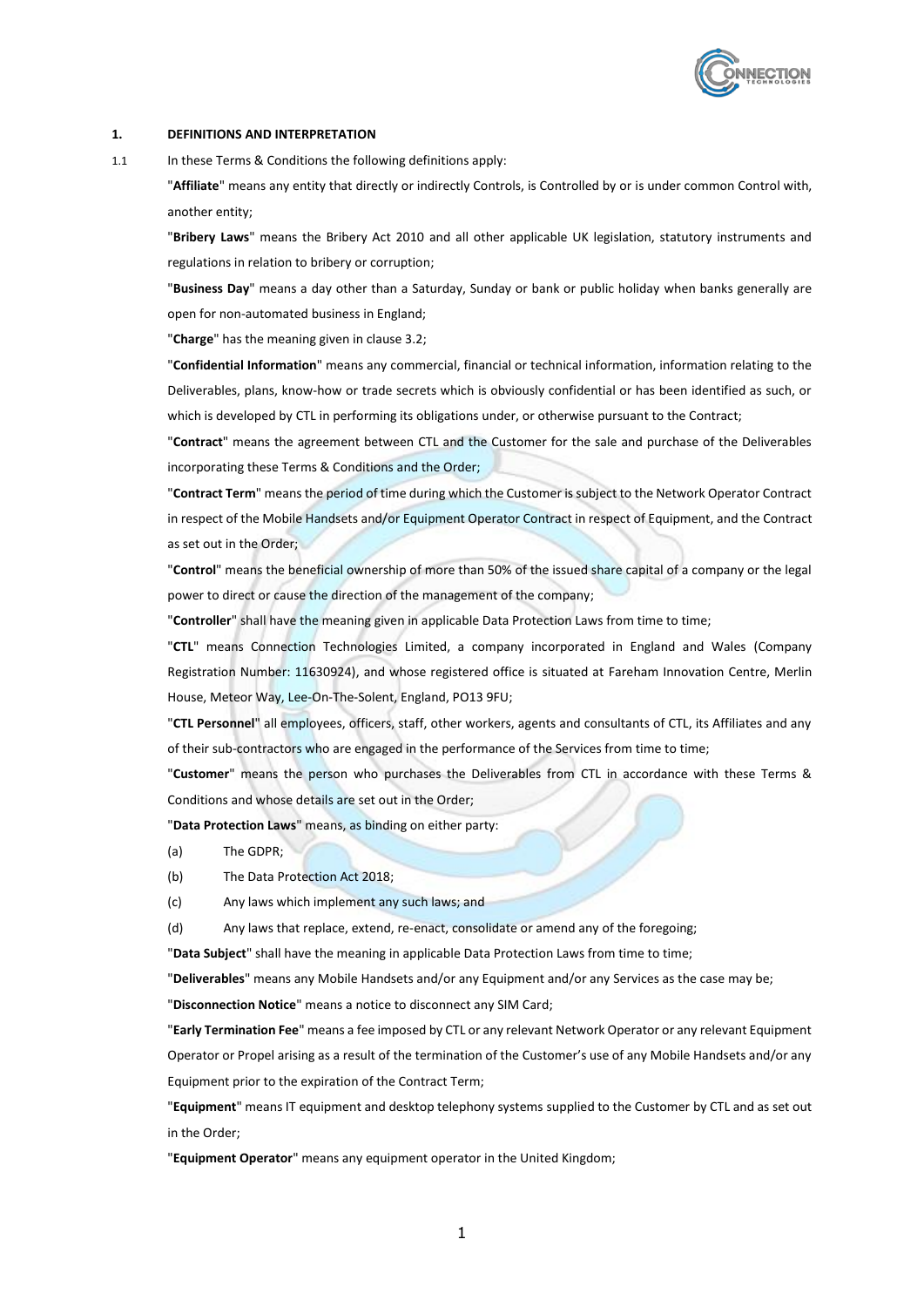

"**Equipment Operator Contract**" means any agreement entered into between the Customer and any Equipment Operator in respect of the Equipment;

"**Force Majeure**" means an event or sequence of events beyond any party's reasonable control (after exercise of reasonable care to put in place robust back-up and disaster recovery arrangements) preventing or delaying it from performing its obligations under the Contract including an act of God, fire, flood, lightning, earthquake or other natural disaster; governmental restrictions due to mass illness or pandemic, war, riot or civil unrest; interruption or failure of supplies of power, fuel, water, transport, equipment or telecommunications service; or material required for performance of the Contract; strike, lockout or boycott or other industrial action including strikes or other industrial disputes involving CTL's or its suppliers' workforce, but excluding the Customer's inability to pay or circumstances resulting in the Customer's inability to pay;

"**GDPR**" means the General Data Protection Regulation, Regulation (EU) 2016/679 and any equivalent laws or regulations enacted in the United Kingdom;

"**Intellectual Property Rights**" means copyright, patents, know-how, trade secrets, trade marks, trade names, design rights, rights in get-up, rights in goodwill, rights in confidential information, rights to sue for passing off, domain names and all similar rights and, in each case:

- (a) Whether registered or not;
- (b) Including any applications to protect or register such rights;
- (c) Including all renewals and extensions of such rights or applications;
- (d) Whether vested, contingent or future;
- (e) To which the relevant party is or may be entitled; and
- (f) In whichever part of the world existing;

"**International Organisation**" has the meaning given in the applicable Data Protection Laws from time to time;

"**Location**" means the address(es) for delivery of any Mobile Handsets and/or any Equipment and/or any performance of the Services as set out in the Order;

"**Mobile Handsets**" means mobile telephone systems supplied to the Customer by CTL and as set out in the Order; "**Network Operator**" means any mobile network operator in the United Kingdom;

"**Network Operator Contract**" means any agreement entered into between the Customer and any Network Operator in respect of the Mobile Handsets;

"**Order**" means the Customer's order for the Deliverables in substantially the same form as set out in Schedule 1 and as confirmed in the Verification Call;

"**Personal Data**" has the meaning given in the applicable Data Protection Laws from time to time;

"**Personal Data Breach**" has the meaning given in the applicable Data Protection Laws from time to time;

"**Price**" has the meaning given in clause [3.1;](#page-4-0)

"**processing** " has the meaning given to it in applicable Data Protection Laws from time to time (and related expressions, including process, processed, processing, and processes shall be construed accordingly);

"**Processor**" has the meaning given to it in applicable Data Protection Laws from time to time;

"**Propel**" means Propel Finance Plc, a company incorporated in England and Wales (Company Registration Number: 04015132), and whose registered office is situated at Unit 5, Langstone Business Village, Langstone, Newport, NP18 2LH, and Propel Finance No1 Limited, a company incorporated in England and Wales (Company Registration Number: 10003271), and whose registered office is situated at Unit 5, Langstone Business Village, Langstone, Newport, NP18 2LH;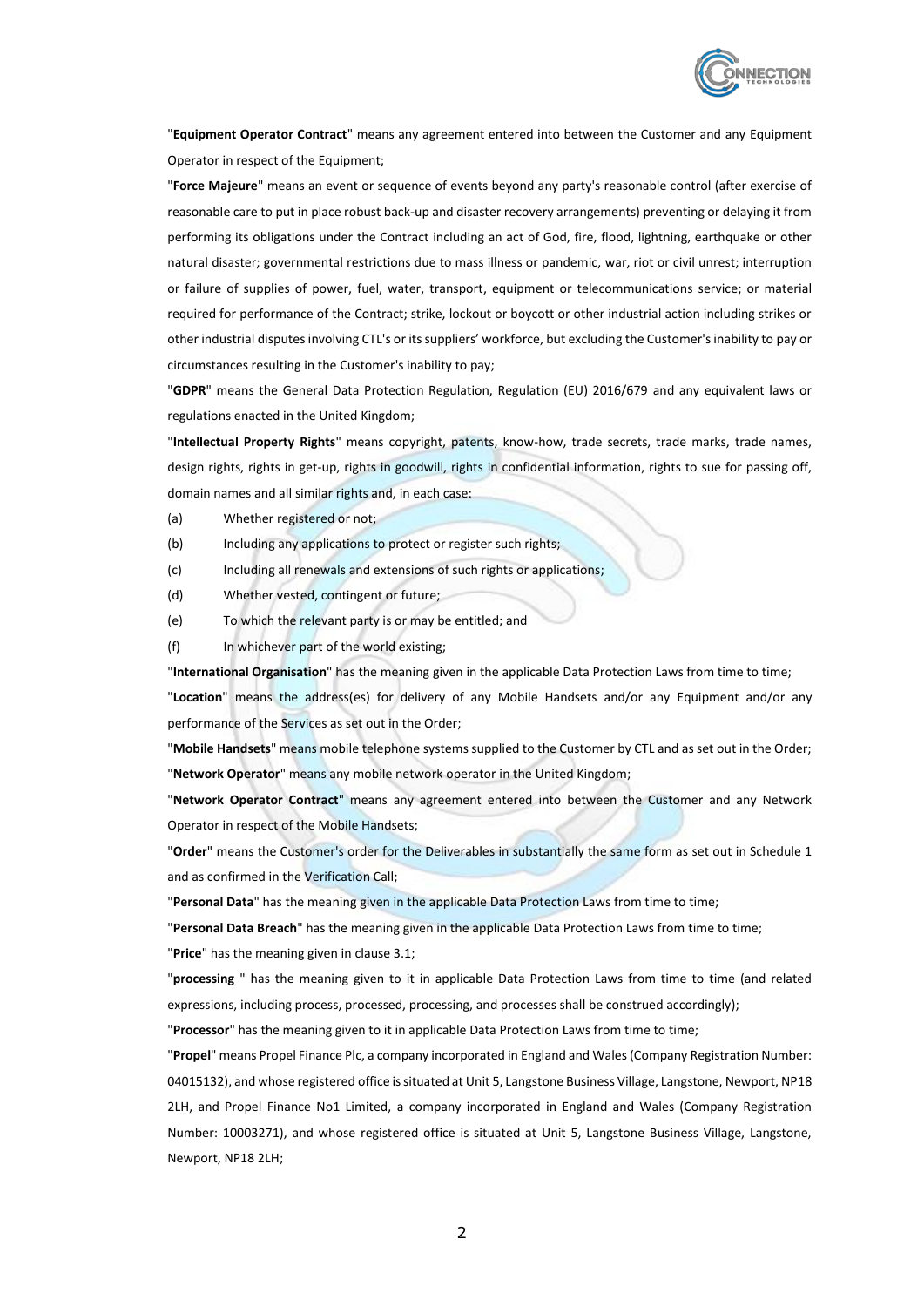

"**Propel Documentation**" means any relevant documentation originating from Propel provided to the Customer by CTL, including any relevant agreement to be entered into by the Customer, and facilitating the Customer's purchase and/or hire and/or lease of any Mobile Handsets and/or Equipment;

"**Protected Data**" means Personal Data received from or on behalf of the Customer in connection with the performance of CTL's obligations under the Contract;

"**Services**" means the services set out in the Order and to be supplied by CTL to the Customer, including the procuring of any Mobile Handsets and/or any Equipment for the Customer, and including any relevant Customer service services arising out of or in connection with any such Mobile Handsets or any such Equipment, and, where relevant, any Wireless Services;

"**Software**" means any software owned by CTL or any third party that is provided to the Customer as part of the Services performed by CTL;

"**Sub-Processor**" means any agent, subcontractor or other third party (excluding its employees) engaged by CTL for carrying out any processing activities on behalf of the Customer in respect of the Protected Data;

"**Terms & Conditions**" means CTL's terms and conditions of sale set out in this document;

"**VAT**" means value added tax under the Value Added Taxes Act 1994 or any other similar sale or fiscal tax applying to the sale of the Deliverables;

"**Verification Call**" means the recorded telephone call between CTL and the Customer in which the Customer confirms the details of the Customer's Order, and in which CTL may confirm any relevant information relating to any relevant Network Operator Contract, any relevant Equipment Operator Contract, and/or any relevant Propel Documentation; and

"**Wireless Services**" means any services applicable to any Mobile Handsets or any Equipment subject to the provisions of any relevant Network Operator Contract or any relevant Equipment Operator Contract.

1.2 In these Terms & Conditions, unless the context otherwise requires:

- 1.2.1 A reference to the Contract includes these Terms & Conditions, the Order, and their respective schedules, appendices and annexes (if any);
- 1.2.2 Any clause, schedule or other headings in these Terms & Conditions are included for convenience only and shall have no effect on the interpretation of these Terms & Conditions;
- 1.2.3 A reference to a **"party"** means either CTL or the Customer and includes that party's personal representatives, successors and permitted assigns;
- 1.2.4 A reference to a **"person"** includes a natural person, corporate or unincorporated body (in each case whether or not having separate legal personality) and that person's personal representatives, successors and permitted assigns;
- 1.2.5 A reference to a **"company"** includes any company, corporation or other body corporate, wherever and however incorporated or established;
- 1.2.6 A reference to a gender includes each other gender;
- 1.2.7 Words in the singular include the plural and vice versa;
- 1.2.8 Any words that follow **"include"**, **"includes"**, **"including"**, **"in particular"** or any similar words and expressions shall be construed as illustrative only and shall not limit the sense of any word, phrase, term, definition or description preceding those words;
- 1.2.9 A reference to **"writing"** or **"written"** includes any method of reproducing words in a legible and nontransitory form;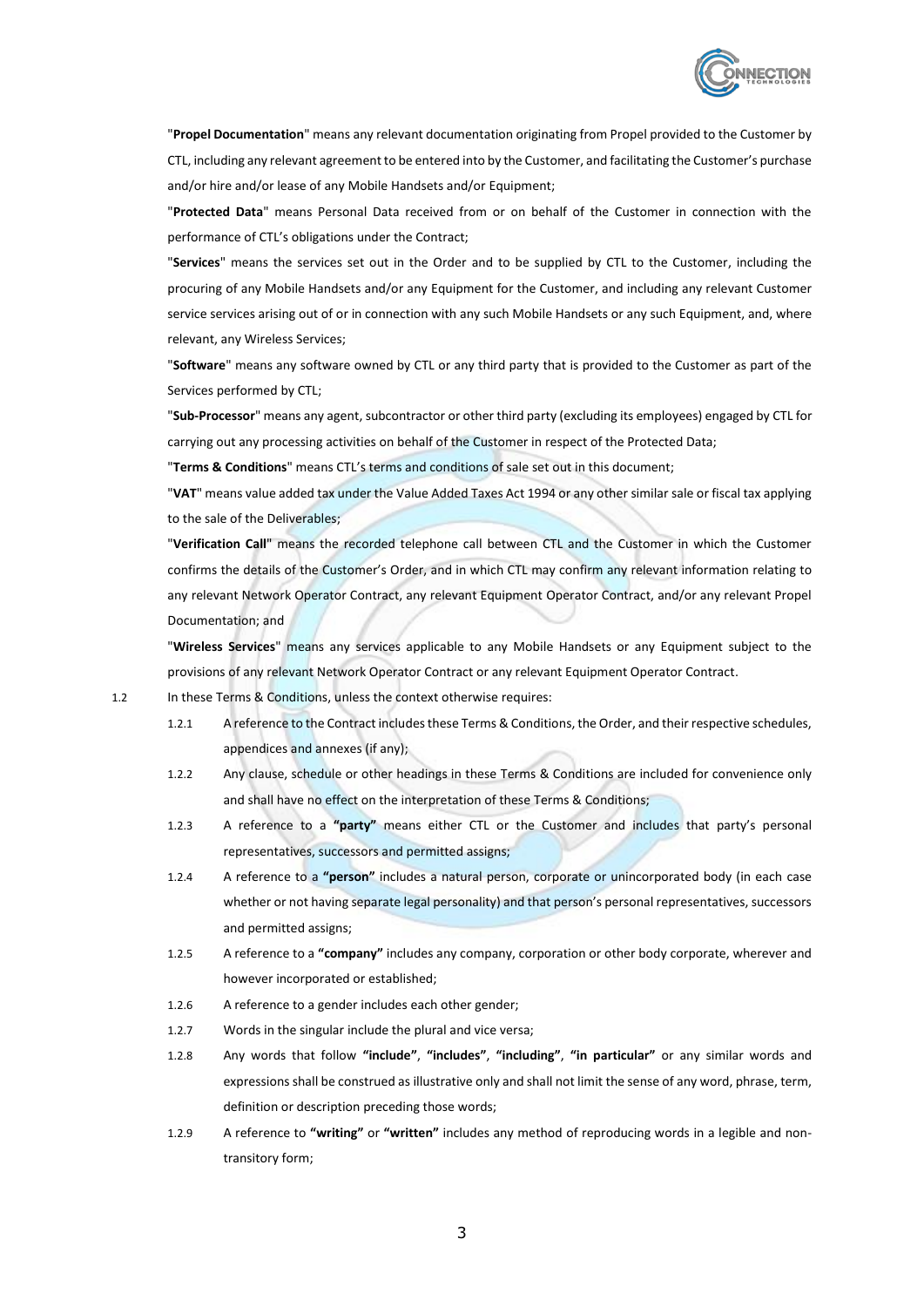

- 1.2.10 A reference to legislation is a reference to that legislation as amended, extended, re-enacted or consolidated from time to time; and
- 1.2.11 A reference to any English action, remedy, method of judicial proceeding, court, official, legal document, legal status, legal doctrine, legal concept or thing shall, in respect of any jurisdiction other than England, be deemed to include a reference to that which most nearly approximates to the English equivalent in that jurisdiction.

## **2. APPLICATION OF THESE TERMS & CONDITIONS**

- 2.1 These Terms & Conditions apply to and form part of the Contract between CTL and the Customer. They supersede any previously issued terms and conditions of purchase or supply as to any agreement between CTL and the Customer.
- 2.2 No terms or conditions endorsed on, delivered with, or contained in the Customer's purchase conditions, order, confirmation of order, specification or other document shall form part of the Contract except to the extent that CTL otherwise agrees in writing.
- 2.3 No variation of these Terms & Conditions or to an Order or to the Contract, shall be binding unless expressly agreed in writing and executed by a duly authorised signatory on behalf of CTL.
- 2.4 Each Order by the Customer to CTL shall be an offer to purchase the Deliverables subject to these Terms & Conditions.
- 2.5 An Order may be withdrawn or amended by the Customer at any time before acceptance by CTL. If CTL is unable to accept an Order, it shall notify the Customer promptly.
- 2.6 The offer constituted by an Order shall remain in effect and capable of being accepted by CTL until withdrawn by the Customer giving notice to CTL.
- 2.7 CTL may accept or reject an Order at its discretion. An Order shall be accepted as set out in Schedule 1 or during any Verification Call.
- 2.8 Rejection by CTL of an Order, including any communication that may accompany such rejection, shall not constitute a counter-offer capable of acceptance by the Customer.
- 2.9 CTL may issue quotations to the Customer from time to time. Quotations are invitations to treat only. They are not an offer to supply Deliverables and are incapable of being accepted by the Customer.
- 2.10 Marketing and other promotional material relating to the Deliverables are illustrative only and do not form part of the Contract.
- 2.11 The Customer acknowledges that CTL is regulated by the Financial Conduct Authority.
- 2.12 The Customer acknowledges and agrees that it may be subject to the provisions of any relevant Network Operator Contract and/or any relevant Equipment Operator Contract and/or any relevant Propel Documentation in addition to these Terms & Conditions and the Contract.
- 2.13 The Customer acknowledges and agrees that it may be subject to the provisions of a third party software licence in respect of the Customer's use of any relevant Software.

#### **3. PRICE & CHRAGES**

- <span id="page-4-0"></span>3.1 The price for the Deliverables shall be as set out in the Order, any relevant Network Operator Contract, any relevant Equipment Operator Contract, and/or any relevant Propel Documentation (**"Price"**).
- 3.2 The charges arising in respect of the Customer's use of the Deliverables shall be as set out in any relevant Network Operator Contract or any relevant Equipment Operator Contract (**"Charge"**).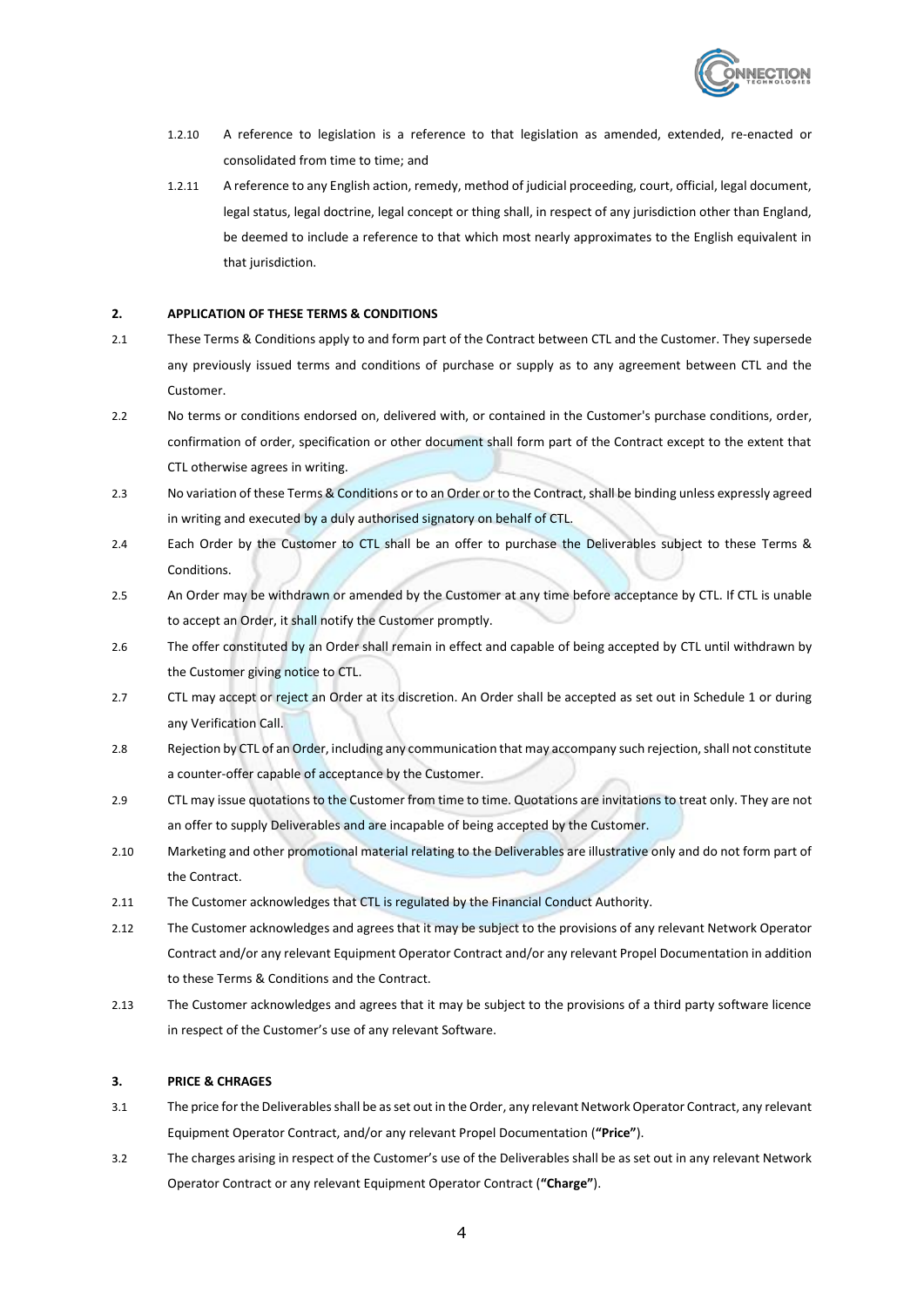

- 3.3 The Prices are exclusive of VAT.
- 3.4 The Customer shall pay any applicable VAT in connection with the Price to any relevant Network Operator or any relevant Equipment Operator, or where applicable as to the Services, to CTL, or where applicable as to any relevant Deliverables, to Propel, on receipt of a valid VAT invoice.
- 3.5 The Charges are exclusive of VAT.
- 3.6 The Customer shall pay any applicable VAT in connection with the Charges to any relevant Network Operator or any relevant Equipment Operator on receipt of a valid VAT invoice.
- 3.7 Further to the provisions of this clause 3, the Customer acknowledges and agrees that it may be subject to the provisions of a relevant Network Operator Contract and/or a relevant Equipment Operator Contract and/or any relevant Propel Documentation, and the Customer agrees to pay any Price and/or any Charge in accordance with the provisions as set out in any relevant Network Operator Contract and/or any relevant Equipment Operator Contract and/or any relevant Propel Documentation.

## **4. PAYMENT**

- 4.1 The Customer shall receive invoices in respect of the Price and/or Charge in connection with the Deliverables as set out in Schedule 1.
- 4.2 The Customer shall pay all invoices:
	- 4.2.1 In full without deduction or set-off, in cleared funds and in accordance with any relevant Network Operator Contract and/or any relevant Equipment Operator Contract and/or any relevant Propel Documentation; and
	- 4.2.2 By direct debit to a bank account nominated by CTL, any relevant Network Operator, any relevant Equipment Operator, or Propel as the case may be.
- 4.3 Time of payment is of the essence. Where sums due under these Terms & Conditions, any relevant Network Operator Contract, any relevant Equipment Operator Contract, or any relevant Propel Documentation are not paid in full by the due date:
	- 4.3.1 CTL may, without limiting its other rights, charge interest on sums owed to CTL by the Customer at 5% a year above the base rate of The Bank Of England from time to time in force; and
	- 4.3.2 Interest on sums owed to CTL by the Customer shall accrue on a daily basis, and apply from the due date for payment until actual payment in full, whether before or after judgment;
	- 4.3.3 Any relevant Network Operator may enforce the payment terms as set out in any relevant Network Operator Contract;
	- 4.3.4 Any relevant Equipment Operator may enforce the payment terms as set out in any relevant Equipment Operator Contract;
	- 4.3.5 Propel may enforce the payment terms as set out in any relevant Propel Documentation;
	- 4.3.6 CTL reserves the right to claim compensation for debt recovery costs in accordance with the Late Payment of Commercial Debts (Interest) Act 1998.
- 4.4 For the avoidance of doubt, in the event that CTL is required to use debt collection services in respect of any late payment, the Customer acknowledges and agrees that any costs incurred by CTL in connection with such debt collection services shall be paid to CTL by the Customer in addition to any sums due under these Terms & Conditions.
- 4.5 For the avoidance of doubt, in the event that the Customer breaches the terms and conditions of any relevant Network Operator Contract, any relevant Equipment Operator Contract, and/or any relevant Propel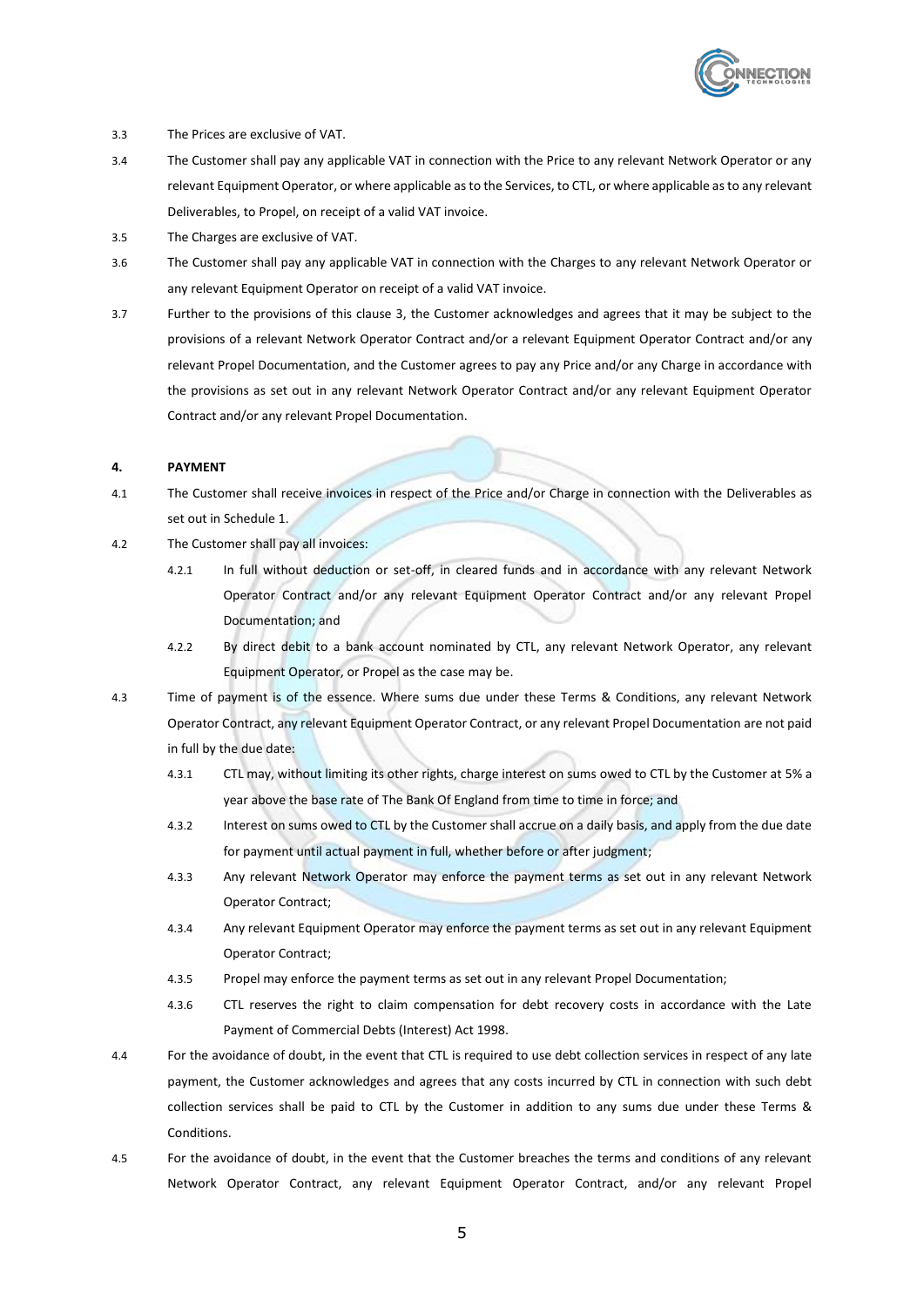

Documentation, including where the Customer fails to make any applicable payment, the Customer shall indemnify, and keep indemnified, CTL from and against any losses, damages, liability, costs (including legal fees) and expenses incurred by CTL as a result of or in connection with the Customer's breach of any of the Customer's obligations under any such relevant Network Operator Contract, any such Equipment Operator Contract, and/or any such relevant Propel Documentation.

# **5. ADDITIONAL CONTRACTUAL OBLIGATIONS**

- 5.1 Further to clause 2.12, the Customer acknowledges and agrees that:
	- 5.1.1 Where the Customer is provided Mobile Handsets in connection with the Services, the Customer may be subject to the provisions of any relevant Network Operator Contract;
	- 5.1.2 Where the Customer is provided Equipment in connection with the Services, the Customer may be subject to the provisions of any relevant Equipment Operator Contract; and
	- 5.1.3 Where the Customer is provided Mobile Handsets and/or Equipment in connection with the Services, the Customer may be subject to the provisions of any relevant Propel Documentation.
- 5.2 CTL shall provide the Customer with any relevant Network Operator Contract, any relevant Equipment Operator Contract, or any relevant Propel Documentation as may be required by the relevant Network Operator, Equipment Operator, or Propel, or as required by law.

# **6. DELIVERY AND PERFORMANCE**

- 6.1 Any relevant Mobile Handsets and/or any relevant Equipment shall be delivered to the Location on or around the date(s) specified in the Order. Such Mobile Handsets and/or such Equipment shall be deemed delivered only on arrival of such Mobile Handsets and/or such Equipment at the Location.
- 6.2 The Services shall be performed by CTL on or around the date(s) specified in the Order. The Services shall be deemed delivered by CTL only on completion of any relevant instance of the performance of the Services as may be agreed between the parties from time to time or as set out in the Order.
- 6.3 Time is not of the essence in relation to the delivery of any relevant Mobile Handsets or any relevant Equipment, or in respect of the performance of any Services by CTL. In respect of the performance of any Services by CTL, CTL shall use its reasonable endeavours to meet estimated dates for performance, but any such dates are approximate only.
- 6.4 CTL shall not be liable for any delay in or failure of performance caused by:
	- 6.4.1 The Customer's failure to: (i) Make the Location available; (ii) Prepare the Location in accordance with CTL's instructions or as required for the Deliverables; or (iii) Provide CTL with adequate instructions for performance or delivery or otherwise relating to the Deliverables;
	- 6.4.2 Force Majeure.
- 6.5 Subject to the provisions of any relevant Network Operator Contract or any relevant Equipment Operator Contract, in respect of the delivery and performance of the Wireless Services:
	- 6.5.1 CTL may, where reasonably required, from time to time and without notice arrange for the suspension of the Wireless Services and at its discretion arrange for the disconnection of any SIM Card in any of the following circumstances without prejudice to its rights under the Contract, provided that it shall use reasonable endeavours to arrange for the restoration of the Wireless Services and the reconnection of any SIM Card as soon as reasonably practicable: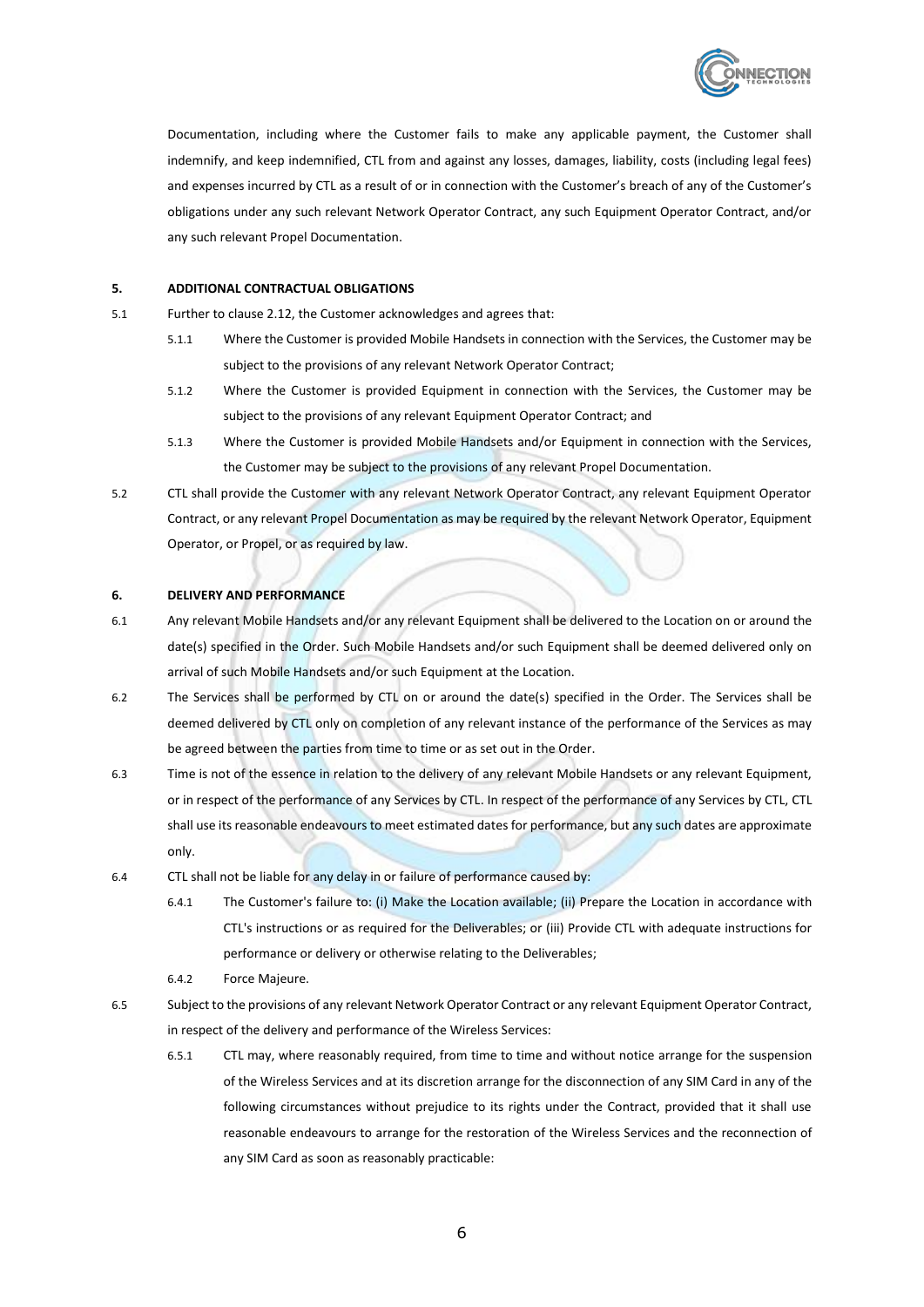

- (a) During any technical failure, modification or maintenance of the telecommunications systems by which the Wireless Services are provided; and/or
- (b) If the Customer fails to comply with the terms of the Contract, the terms of any relevant Network Operator Contract, the terms of any relevant Equipment Operator Contract, or the terms of any relevant Propel Documentation, after being given written notice of its failure (including but not limited to failure to pay any sums due under the Contract, any relevant Network Operator Contract, any relevant Equipment Operator Contract, or any relevant Propel Documentation) until such failure to comply is remedied; and/or
- (c) If the Customer allows to be done anything which in CTL's reasonable opinion may have a detrimental effect on the operation of the Wireless Services, or the Wireless Services are being used in a manner prejudicial to the interest of the Customer, the Network Operator, the Equipment Operator, Propel, or CTL; and/or
- (d) In the event of an emergency or upon instruction by emergency services or any government or appropriate authority (including any Network Operator or any Equipment Operator) or for the Customer's own security.
- 6.5.2 CTL reserves the right to arrange for the suspension of any SIM Card from making calls (other than to the emergency services) and the disconnection of any SIM Card from the Wireless Services if CTL has reasonable cause to suspect fraudulent use of any SIM Card or any Mobile Handsets or any Equipment, or any SIM Card or any Mobile Handsets or any Equipment are identified as being stolen.
- 6.5.3 During any period of suspension arising from the circumstances set out in this clause 6.5 the Customer acknowledges and agrees that it shall remain liable for all Charges levied in accordance with any relevant Network Operator Contract or any relevant Equipment Operator Contract.

## **7. RISK**

7.1 Risk in any Mobile Handsets and/or any Equipment shall pass to the Customer on delivery.

## **8. TITLE**

- 8.1 Where relevant, title to any Mobile Handsets and/or any Equipment shall pass to the Customer once the Customer has made payment in full and cleared funds in accordance with any relevant Network Operator Contract, any relevant Equipment Operator Contract, or any relevant Propel Documentation.
- 8.2 Until title to the Goods has passed to the Customer, the Customer shall:
	- 8.2.1 Take all reasonable care of the Mobile Handsets and/or the Equipment and keep them in the condition in which they were delivered;
	- 8.2.2 Insure the Mobile Handsets and/or the Equipment from the date of delivery: (i) With a reputable insurer; (ii) Against all risks; (iii) For an amount at least equal to their Price; and (iv) Noting CTL's, the Network Operator's, the Equipment Operator's, and/or Propel's interest on the policy;
	- 8.2.3 Inform CTL immediately if it becomes subject to any of the events or circumstances set out in clauses [21.1.1](#page-14-0) t[o 21.1.4](#page-14-1) o[r 21.2.1](#page-14-2) t[o 21.2.11;](#page-15-0) and
	- 8.2.4 On reasonable notice permit CTL to inspect the Mobile Handsets and/or the Equipment during the Customer's normal business hours and provide CTL with such information concerning the Mobile Handsets and/or Equipment as CTL may request from time to time.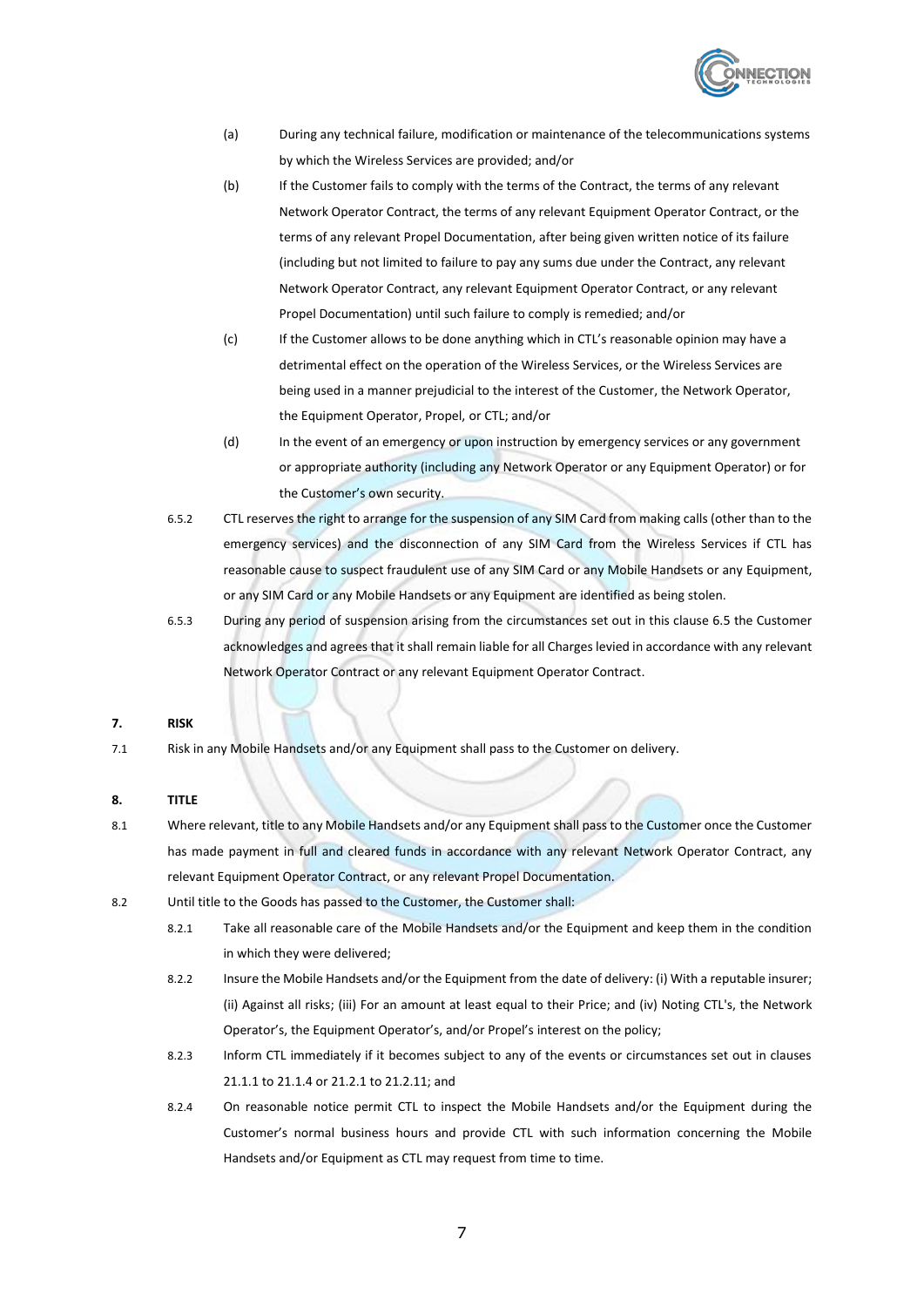

- 8.3 Subject to the provisions of any relevant Network Operator Contract, any relevant Equipment Operator Contract, or any relevant Propel Documentation, if, at any time before title to the Mobile Handsets or the Equipment has passed to the Customer, the Customer informs CTL, or CTL reasonably believes, that the Customer has or is likely to become subject to any of the events specified in clauses [21.1.1](#page-14-0) to [21.1.4](#page-14-1) o[r 21.2.1](#page-14-2) t[o 21.2.11,](#page-15-0) CTL may:
	- 8.3.1 Require the Customer at the Customer's expense to re-deliver the Mobile Handsets or the Equipment to CTL, the Network Operator, the Equipment Operator, or Propel as the case may be; and
	- 8.3.2 If the Customer fails to do so promptly, enter any premises where the Mobile Handsets or Equipment are stored and repossess them.

#### **9. CUSTOMER OBLIGATIONS**

- 9.1 The Customer agrees that during the Contract Term it shall:
	- 9.1.1 Adhere to the provisions of any relevant Network Operator Contract;
	- 9.1.2 Adhere to the provisions of any relevant Equipment Operator Contract;
	- 9.1.3 Adhere to the provisions of any relevant Propel Documentation;
	- 9.1.4 Adhere to the provision of any relevant third party software licence in respect of any relevant Software;
	- 9.1.5 Provide CTL with such information as CTL reasonably requests or as may be required for CTL to perform its obligation under the Contract;
	- 9.1.6 Provide CTL with such information as CTL reasonably requests or as may be required for any relevant Network Operator to perform its obligation under any relevant Network Operator Contract;
	- 9.1.7 Provide CTL with such information as CTL reasonably requests or as may be required for any relevant Equipment Operator to perform its obligation under any relevant Equipment Operator Contract;
	- 9.1.8 Provide CTL with such information as CTL reasonably requests or as may be required for Propel to perform its obligation under any relevant Propel Documentation;
	- 9.1.9 Not use any SIM Cards and/or Mobile Handsets and/or any Equipment for any purpose other than that for which it was designed or intended;
	- 9.1.10 Notify CTL immediately (and to confirm in writing) on becoming aware of any loss or theft of any SIM Cards and/or Mobile Handsets and/or Equipment or that any person is making improper or illegal use of any SIM Cards and/or Mobile Handsets and/or Equipment . For the avoidance of doubt, the Customer will be responsible for any Charges incurred as a result of unauthorised use of any SIM Cards and/or Mobile Handsets and/or Equipment or the information contained within any SIM Cards, until the relevant Network Operator or relevant Equipment Operator has received a request from the Customer or from CTL to suspend the use of any SIM Cards and/or Mobile Handsets and/or Equipment;
	- 9.1.11 Comply with all applicable laws and regulatory provisions.
- 9.2 In the event that any Mobile Handsets, any Equipment or any Software is damaged, destroyed, lost or stolen, the Customer agrees to pay costs arising in connection with the replacement or repair of such Mobile Handsets, Equipment, or Software and shall be liable to CTL in respect of any charges, losses or expenses incurred by CTL in connection with such damage, destruction, loss or theft.
- 9.3 The terms of the Contract shall also apply to any Orders placed by any Affiliate of the Customer. The Customer agrees that it will be liable to CTL for:
	- 9.3.1 All claims, losses and expenses arising out of the breach of the terms of the Contract by any of its Affiliates (including but not limited to the non-payment by the Affiliate of any Price or Charge or Early Termination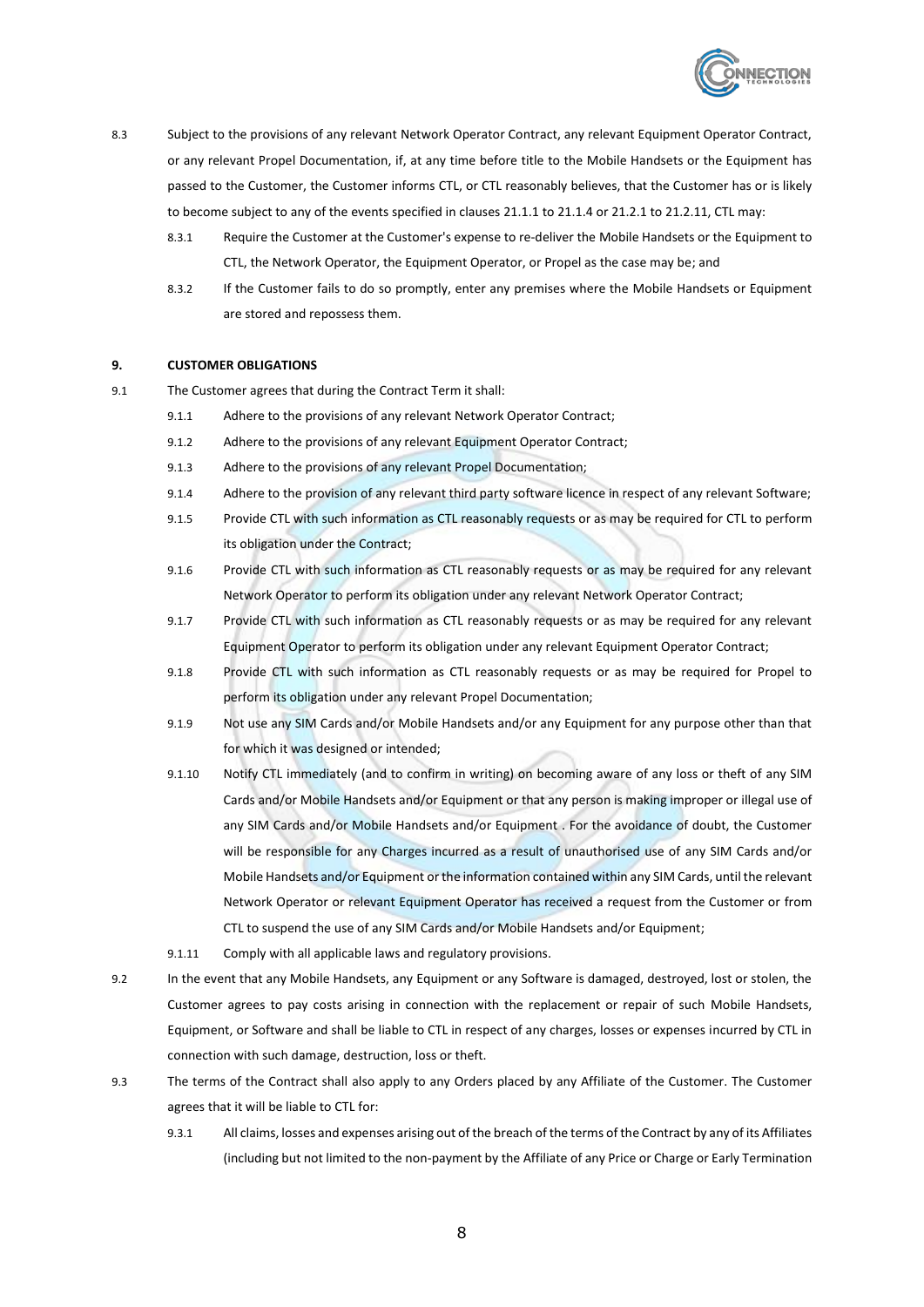

Fee, which the Customer agrees to pay in full within 5 Business Days' of notice from CTL of the amount outstanding) related to an Affiliate's use of any Mobile Handsets or any Equipment;

- 9.3.2 Ensuring that its Affiliates are aware of and comply with the terms of the Contract, any relevant Network Operator Contract, any relevant Equipment Operator Contract or any relevant Propel Documentation; and
- 9.3.3 All losses, costs and expenses resulting from any claims against CTL made by any of the Customer's Affiliates or any other third party whom the Customer has permitted to use or procure the Mobile Handsets and/or the Equipment.
- 9.4 It is the Customer's responsibility to ensure that it does not have any contractual obligations to any other third party which may conflict with its obligations under the Contract, any relevant Network Operator Contract, any relevant Equipment Operator Contract, or any relevant Propel Documentation.
- 9.5 The Customer is responsible for any costs relating to gaining PAC Codes or cancelling any existing agreements with any third parties, unless otherwise agreed with CTL and stated in the Customer's Order.

# **10. CTL OBLIGATIONS**

- 10.1 CTL shall:
	- 10.1.1 Provide the Customer with information relating to any relevant Network Operator Contract as required by the Customer, the Network Operator, or as required by law;
	- 10.1.2 Provide the Customer with information relating to any relevant Equipment Operator Contract as required by the Customer, the Equipment Operator, or as required by law;
	- 10.1.3 Provide the Customer with information relating to any relevant Propel Documentation as required by the Customer, Propel, or as required by law;
	- 10.1.4 Provide the Customer with information relating to any relevant third party software licence in respect of the Customer's use of any Software;
	- 10.1.5 Adhere to its obligation under the Contract;
	- 10.1.6 Assist the Customer as may reasonably be necessary in connection with any relevant Network Operator Contract, any relevant Equipment Operator Contract or any relevant Propel Documentation;
	- 10.1.7 Provide the Services as set out in the Order.

# **11. MOBILE HANDSETS & EQUIPMENT**

- 11.1 In respect of the supply of Mobile Handsets and/or Equipment, the Customer acknowledges and agrees that:
	- 11.1.1 The Customer's use of the Mobile Handsets and/or the Equipment may be subject to a relevant Network Operator's Contract or a relevant Equipment Operator's Contract respectively;
	- 11.1.2 The Customer's use of the Mobile Handsets and/or the Equipment made available to the Customer by CTL is subject to the length of the Contract Term selected by the Customer;
	- 11.1.3 In the event that the Customer notifies CTL that it wishes to terminate the Contract Term prior to the expiration of the Contract Term, the Customer acknowledges that it shall be subject to the cancellation provisions in Schedule 1 and that it shall pay any relevant Early Termination Fee;
	- 11.1.4 During the Contract Term, the Customer shall not be permitted to transfer any SIM Card from its use in connection with any Network Operator to another Network Operator except where CTL at CTL's absolute discretion agrees to do so and confirms such a change in writing to the Customer.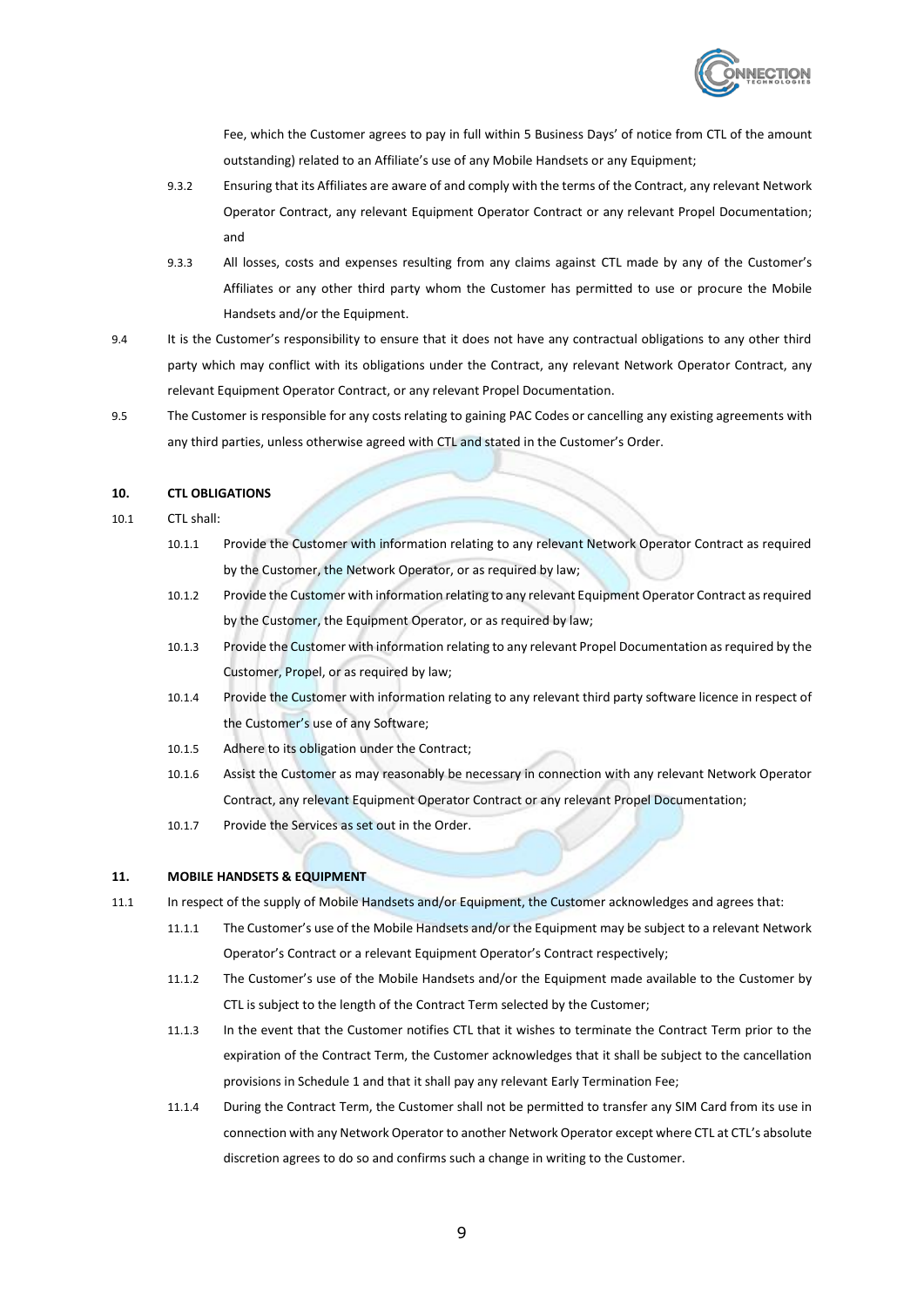

- 11.2 Further to clause 8, for the avoidance of doubt where any Mobile Handsets and/or any Equipment has been supplied in connection with any Propel Documentation, title in any Mobile Handsets and/or any Equipment shall pass to the Customer in accordance with any relevant Propel Documentation.
- 11.3 In circumstances where the Mobile Handsets or the Equipment are owned by CTL, following any upgrade of the Mobile Handsets or the Equipment or the Customer's discontinuation of use of the Mobile Handsets or Equipment, CTL shall reserve the right to request the safe return of such Mobile Handsets or such Equipment from the Customer to CTL at the Customer's expense.
- 11.4 In circumstances where the Mobile Handsets or Equipment are owned by Propel, following any upgrade of the Mobile Handsets or the Equipment or the Customer's discontinuation of use of the Mobile Handsets or the Equipment, CTL and/or Propel shall reserve the right to request the safe return of such Equipment or Mobile Handsets from the Customer to Propel at the Customer's expense.
- 11.5 CTL reserves the right to add to, substitute, or to discontinue any Mobile Handsets or any Equipment at any time. CTL does not guarantee the continuing availability of any Mobile Handsets or Equipment.

#### **12. DISCONNECTION OF SIM CARDS**

- 12.1 The Customer acknowledges and agrees that the Customer may issue a Disconnection Notice in respect of any SIM Card at any time and in accordance with any relevant Network Operator Contract.
- 12.2 Within 30 days from receipt of a Disconnection Notice CTL will arrange for the disconnection of the relevant SIM Card. In the event that the Customer gives a Disconnection Notice to take effect (and resulting in SIM Card disconnections) prior to the expiry of the Contract Term for the particular SIM Card(s) concerned, the Customer will pay to the Network Operator any applicable Early Termination Fee.

#### <span id="page-10-0"></span>**13. WARRANTY**

- <span id="page-10-1"></span>13.1 The Customer acknowledges that any Mobile Handsets and any Equipment shall be subject to any relevant manufacturer's warranty.
- 13.2 CTL warrants that it shall provide the Services with reasonable care and skill within the meaning of the Supply of Goods and Services Act 1982, Part II, s13.
- 13.3 The Customer warrants that it has provided CTL with all relevant, full and accurate information as to the Customer's business and needs.
- 13.4 Except as set out in this clause [13:](#page-10-0)
	- 13.4.1 CTL gives no warranty and makes no representations in relation to the Deliverables; and
	- 13.4.2 Shall have no liability for a manufacturer's failure to comply with the warranty in claus[e 13.1;](#page-10-1) And all warranties and conditions (including the conditions implied by ss 12–16 of the Supply of Goods and Services Act 1982 and ss 13–15 of the Sale of Goods Act 1979), whether express or implied by statute, common law or otherwise are excluded to the extent permitted.

#### <span id="page-10-2"></span>**14. ANTI-BRIBERY**

- 14.1 For the purposes of this clause [14](#page-10-2) the expressions 'adequate procedures' and 'associated with' shall be construed in accordance with the Bribery Act 2010 and legislation or guidance published under it.
- <span id="page-10-3"></span>14.2 Each party shall comply with applicable Bribery Laws including ensuring that it has in place adequate procedures to prevent bribery and use all reasonable endeavours to ensure that:
	- 14.2.1 All of that party's personnel;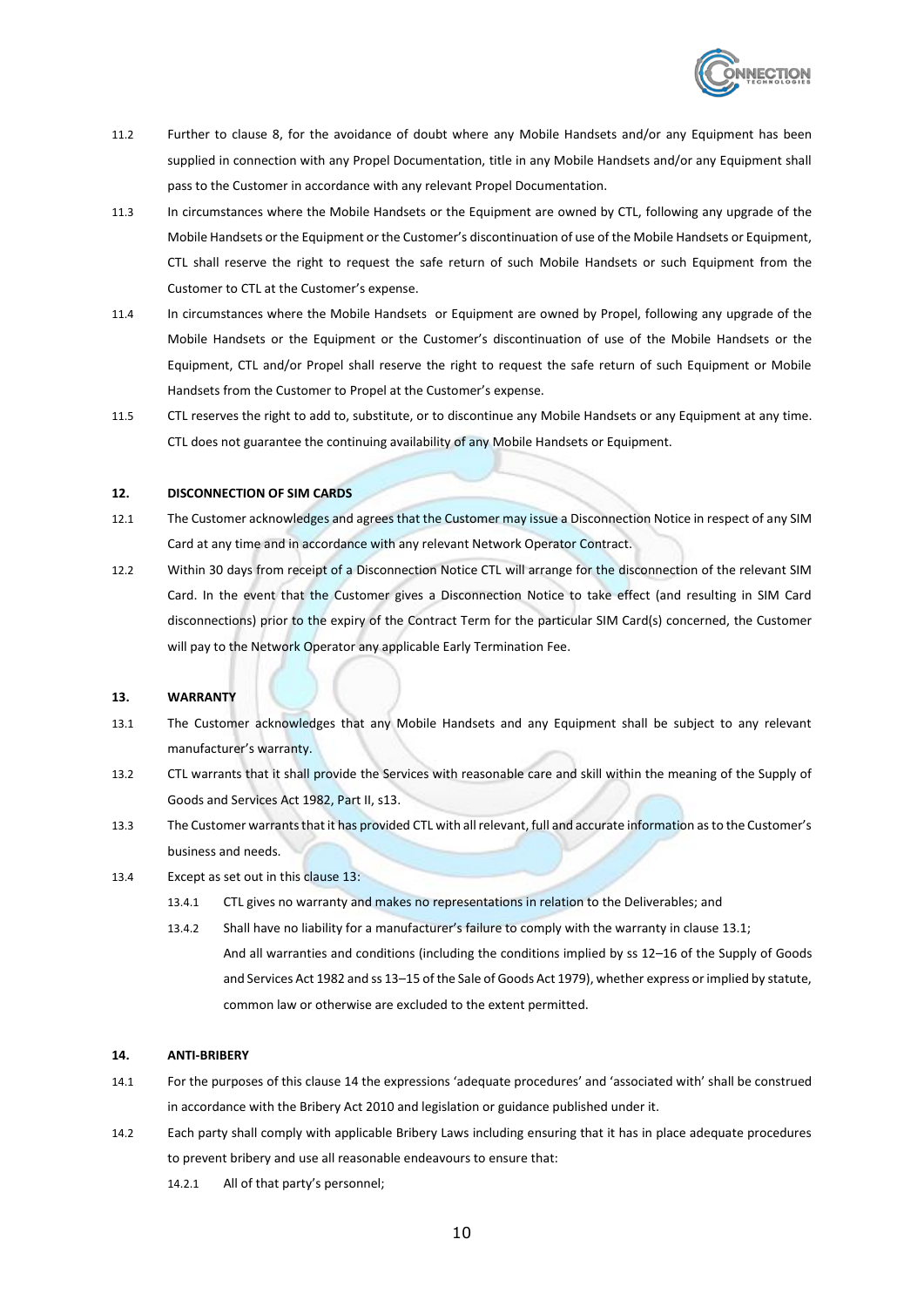

- 14.2.2 All others associated with that party; and
- 14.2.3 All of that party's subcontractors;
	- Involved in performing the Contract so comply.
- 14.3 Without limitation to claus[e 14.2,](#page-10-3) neither party shall make or receive any bribe (as defined in the Bribery Act 2010) or other improper payment, or allow any such to be made or received on its behalf, either in the United Kingdom or elsewhere, and shall implement and maintain adequate procedures to ensure that such bribes or payments are not made or received directly or indirectly on its behalf.
- 14.4 Each party shall immediately notify the other as soon as it becomes aware of a breach or possible breach of any of the requirements in this clause [14.](#page-10-2)

#### **15. INDEMNITY AND INSURANCE**

- 15.1 The Customer shall indemnify, and keep indemnified, CTL from and against any losses, damages, liability, costs (including legal fees) and expenses incurred by CTL as a result of or in connection with the Customer's breach of any of the Customer's obligations under the Contract, any relevant Network Operator Contract, any relevant Equipment Operator Contract, or any relevant Propel Documentation.
- 15.2 The Customer shall have in place contracts of insurance with reputable insurers incorporated in the United Kingdom to cover its obligations under the Contract. On request, the Customer shall supply so far as is reasonable evidence of the maintenance of the insurance and all of its terms from time to time applicable.

## <span id="page-11-0"></span>**16. LIMITATION OF LIABILITY**

- 16.1 The extent of the parties' liability under or in connection with the Contract (regardless of whether such liability arises in tort, contract or in any other way and whether or not caused by negligence or misrepresentation) shall be as set out in this claus[e 16.](#page-11-0)
- <span id="page-11-3"></span>16.2 Subject to clause[s 16.5](#page-11-1) an[d 16.6,](#page-11-2) CTL's total liability shall not exceed the value of the Contract.
- 16.3 Subject to clause[s 16.5](#page-11-1) an[d 16.6,](#page-11-2) CTL shall not be liable for consequential, indirect or special losses.
- <span id="page-11-4"></span>16.4 Subject to clause[s 16.5](#page-11-1) an[d 16.6,](#page-11-2) CTL shall not be liable for any of the following (whether direct or indirect):
	- 16.4.1 Loss of profit;
	- 16.4.2 Loss or corruption of data;
	- 16.4.3 Loss of use;
	- 16.4.4 Loss of production;
	- 16.4.5 Loss of contract;
	- 16.4.6 Loss of opportunity;
	- 16.4.7 Loss of savings, discount or rebate (whether actual or anticipated);
	- 16.4.8 Harm to reputation or loss of goodwill.
- <span id="page-11-1"></span>16.5 The limitations of liability set out in clause[s 16.2](#page-11-3) t[o 16.4](#page-11-4) shall not apply in respect of any indemnities given by either party under the Contract.
- <span id="page-11-2"></span>16.6 Notwithstanding any other provision of the Contract, the liability of the parties shall not be limited in any way in respect of the following:
	- 16.6.1 Death or personal injury caused by negligence;
	- 16.6.2 Fraud or fraudulent misrepresentation;
	- 16.6.3 Any other losses which cannot be excluded or limited by applicable law;
	- 16.6.4 Any losses caused by willful misconduct.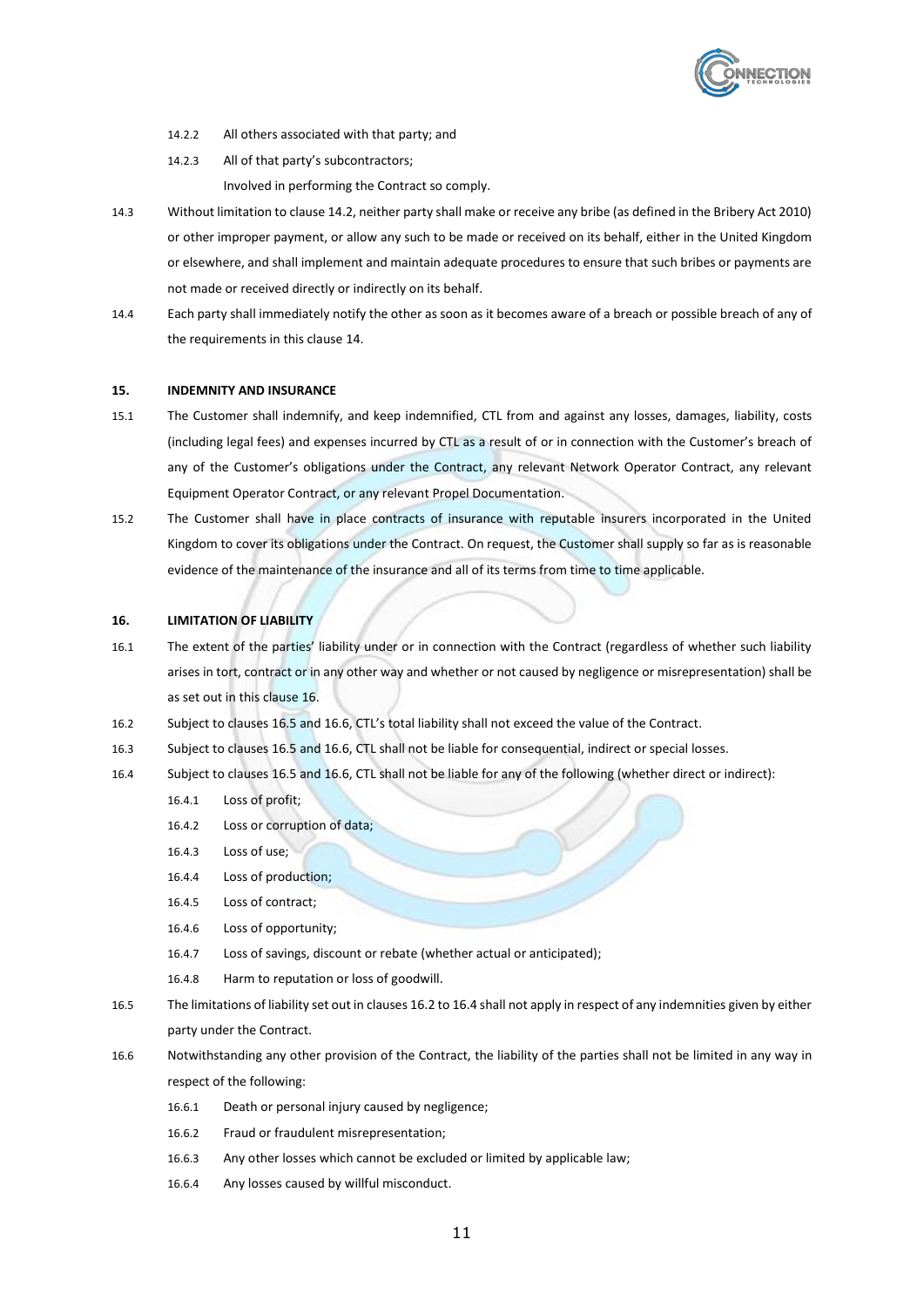<span id="page-12-2"></span><span id="page-12-0"></span>

## **17. INTELLECTUAL PROPERTY**

17.1 All Intellectual Property Rights arising out of or in connection with the performance of the Services shall be owned by CTL.

## **18. CONFIDENTIALITY AND ANNOUNCEMENTS**

- 18.1 The Customer shall keep confidential all Confidential Information of CTL and of any Affiliate of CTL and shall only use the same as required to perform the Contract. The provisions of this clause shall not apply to:
	- 18.1.1 Any information which was in the public domain at the date of the Contract;
	- 18.1.2 Any information which comes into the public domain subsequently other than as a consequence of any breach of the Contract or any related agreement;
	- 18.1.3 Any information which is independently developed by the Customer without using information supplied by CTL or by any Affiliate of CTL; or
	- 18.1.4 Any disclosure required by law or a regulatory authority or otherwise by the provisions of the Contract. Except that the provisions of clauses [18.1.1](#page-12-0) t[o 18.1.3](#page-12-1) shall not apply to information to which claus[e 18.4](#page-12-2) relates.
- <span id="page-12-1"></span>18.2 This clause shall remain in force for a period of 5 years from the date of the Contract and, if longer, 3 years after termination of the Contract.
- 18.3 The Customer shall not make any public announcement or disclose any information regarding the Contract, except to the extent required by law or regulatory authority.
- 18.4 To the extent any Confidential Information is Protected Data such Confidential Information may be disclosed or used only to the extent such disclosure or use does not conflict with any provisions of claus[e 19.](#page-12-3)

#### <span id="page-12-3"></span>**19. PROCESSING OF PERSONAL DATA**

- 19.1 The parties agree that the Customer is a Controller and that CTL is a Processor for the purposes of processing Protected Data pursuant to the Contract. CTL shall at all times comply with all Data Protection Laws in connection with the processing of Protected Data. The Customer shall ensure all instructions given by it to CTL in respect of Protected Data (including the terms of the Contract) shall at all times be in accordance with Data Protection Laws.
- 19.2 CTL shall process Protected Data in compliance with the obligations placed on it under Data Protection Laws and the terms of the Contract.
- 19.3 The Customer shall indemnify and keep indemnified CTL against all losses, claims, damages, liabilities, fines, sanctions, interest, penalties, costs, charges, expenses, compensation paid to Data Subjects, demands and legal and other professional costs (calculated on a full indemnity basis and in each case whether or not arising from any investigation by, or imposed by, a supervisory authority) arising out of or in connection with any breach by the Customer of its obligations under this claus[e 19.](#page-12-3)
- 19.4 CTL shall:
	- 19.4.1 Only process (and shall ensure CTL Personnel only process) the Protected Data in accordance with [schedule 1](#page-19-0) and the Contract (and not otherwise unless alternative processing instructions are agreed between the parties in writing) except where otherwise required by applicable law (and shall inform the Customer of that legal requirement before processing, unless applicable law prevents it doing so on important grounds of public interest); and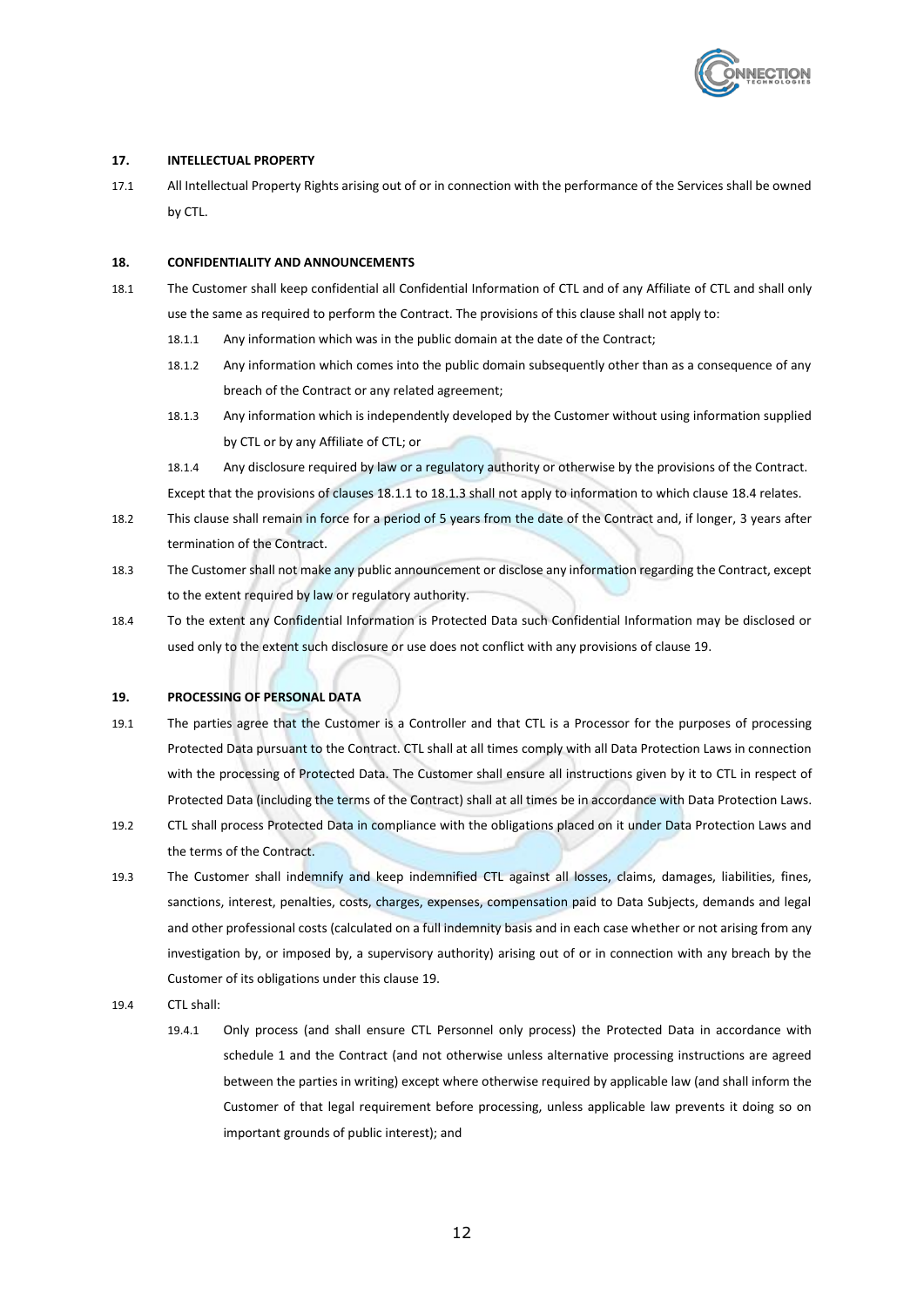

- 19.4.2 If CTL believes that any instruction received by it from the Customer is likely to infringe the Data Protection Laws it shall promptly inform the Customer and be entitled to cease to provide the relevant Services until the parties have agreed appropriate amended instructions which are not infringing.
- 19.5 Taking into account the state of technical development and the nature of processing, CTL shall implement and maintain the technical and organisational measures set out in [Part 3](#page-21-0) of [schedule 1](#page-19-0) to protect the Protected Data against accidental, unauthorised or unlawful destruction, loss, alteration, disclosure or access.

19.6 CTL shall:

- 19.6.1 Not permit any processing of Protected Data by any agent, subcontractor or other third party (except its or its Sub-Processors' own employees in the course of their employment that are subject to an enforceable obligation of confidence with regards to the Protected Data) without the written authorisation of the Customer;
- 19.6.2 Prior to the relevant Sub-Processor carrying out any processing activities in respect of the Protected Data, appoint each Sub-Processor under a written contract containing materially the same obligations as under this clause [19](#page-12-3) that is enforceable by CTL and ensure each such Sub-Processor complies with all such obligations;
- 19.6.3 Remain fully liable to the Customer under the Contract for all the acts and omissions of each Sub-Processor as if they were its own; and
- 19.6.4 Ensure that all persons authorised by CTL or any Sub-Processor to process Protected Data are subject to a binding written contractual obligation to keep the Protected Data confidential.
- 19.7 The Customer authorises the appointment of the Sub-Processors from time to time as may be required for CTL to fulfil its obligations under the Contract.
- 19.8 CTL shall (at the Customer's cost):
	- 19.8.1 Assist the Customer in ensuring compliance with the Customer's obligations pursuant to Articles 32 to 36 of the GDPR (and any similar obligations under applicable Data Protection Laws) taking into account the nature of the processing and the information available to CTL; and
	- 19.8.2 Taking into account the nature of the processing, assist the Customer (by appropriate technical and organisational measures), insofar as this is possible, for the fulfilment of the Customer's obligations to respond to requests for exercising the Data Subjects' rights under Chapter III of the GDPR (and any similar obligations under applicable Data Protection Laws) in respect of any Protected Data.
- 19.9 CTL shall not process and/or transfer, or otherwise directly or indirectly disclose, any Protected Data in or to countries outside the United Kingdom or to any International Organisation without the prior written consent of the Customer.
- 19.10 CTL shall, in accordance with Data Protection Laws, make available to the Customer such information that is in its possession or control as is necessary to demonstrate CTL's compliance with the obligations placed on it under this clause [19](#page-12-3) and to demonstrate compliance with the obligations on each party imposed by Article 28 of the GDPR (and under any equivalent Data Protection Laws equivalent to that Article 28), and allow for and contribute to audits, including inspections, by the Customer (or another auditor mandated by the Customer) for this purpose (subject to a maximum of 1 audit request in any 12 month period under this claus[e 19.10\)](#page-13-0).
- <span id="page-13-0"></span>19.11 CTL shall notify the Customer without undue delay and in writing on becoming aware of any Personal Data Breach in respect of any Protected Data.
- 19.12 On the end of the provision of the Services relating to the processing of Protected Data, at the Customer's cost and the Customer's option, CTL shall either return all of the Protected Data to the Customer or securely dispose of the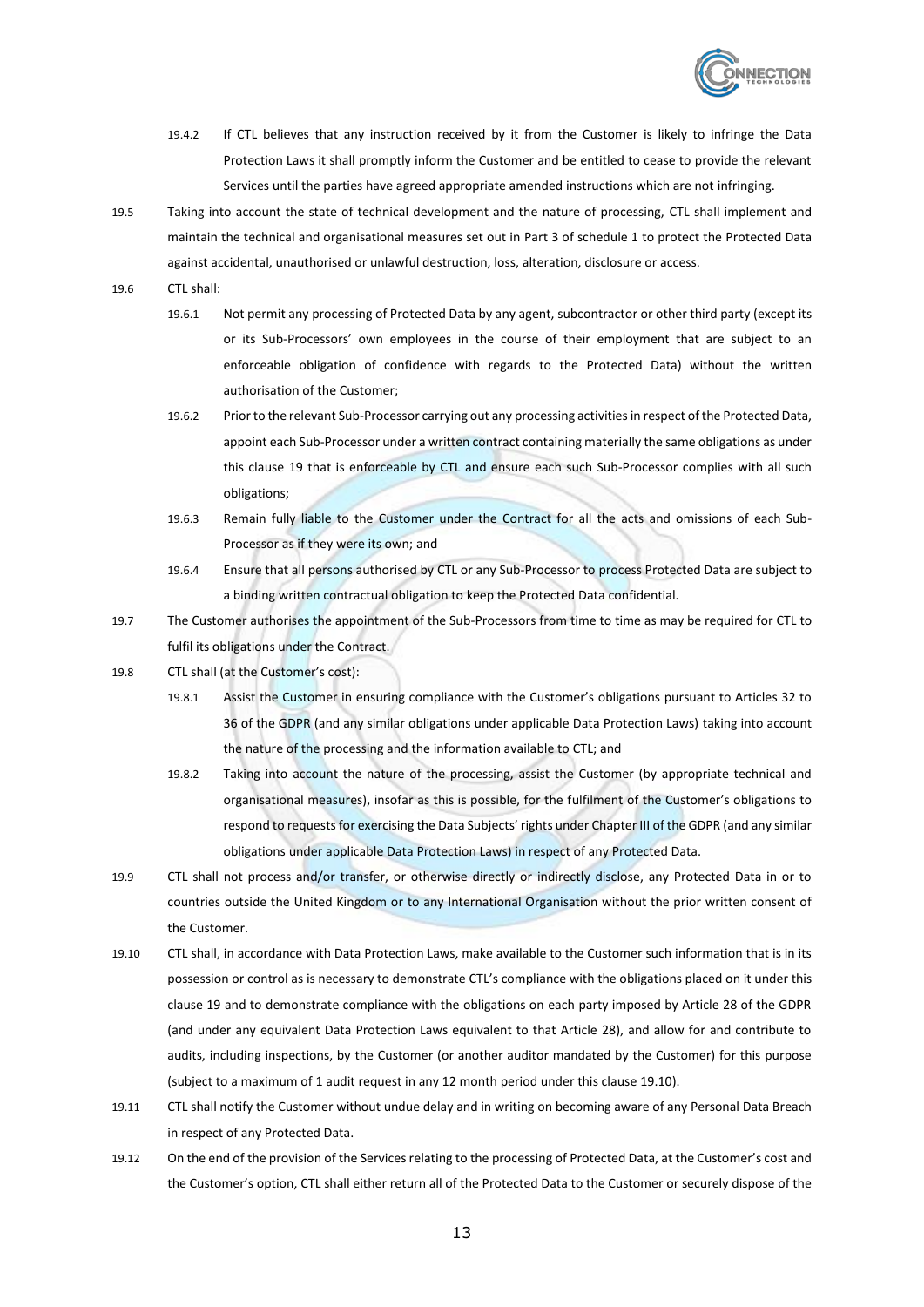<span id="page-14-0"></span>

Protected Data (and thereafter promptly delete all existing copies of it) except to the extent that any applicable law requires CTL to store such Protected Data. This clause [19](#page-12-3) shall survive termination or expiry of the Contract.

#### **20. FORCE MAJEURE**

- 20.1 A party shall not be liable if delayed in or prevented from performing its obligations due to Force Majeure, provided that it:
	- 20.1.1 Promptly notifies the other of the Force Majeure event and its expected duration; and
	- 20.1.2 Uses reasonable endeavours to minimise the effects of that event.
- 20.2 If, due to Force Majeure, a party:
	- 20.2.1 Is or shall be unable to perform a material obligation; or
	- 20.2.2 Is delayed in or prevented from performing its obligations for a continuous period exceeding 10 Business Days or total of more than 20 Business Days in any consecutive period of 40 Business Days; The parties shall, within 20 Business Days, renegotiate the Contract to achieve, as nearly as possible, the original commercial intent.

#### <span id="page-14-6"></span>**21. TERMINATION**

- 21.1 CTL may terminate the Contract immediately or at any time by giving notice in writing to the Customer if:
	- 21.1.1 The Customer commits a material breach of the Contract and such breach is not remediable;
	- 21.1.2 The Customer commits a material breach of the Contract which is not remedied within 10 Business Days of receiving written notice of such breach;
	- 21.1.3 The Customer has failed to pay any amount due under the Contract on the due date and such amount remains unpaid within 20 Business Days after CTL has given notification that the payment is overdue; or
	- 21.1.4 Any consent, licence or authorisation held by the Customer is revoked or modified such that the Customer is no longer able to comply with its obligations under the Contract or receive any benefit to which it is entitled.
- <span id="page-14-5"></span><span id="page-14-4"></span><span id="page-14-3"></span><span id="page-14-2"></span><span id="page-14-1"></span>21.2 CTL may terminate the Contract at any time by giving notice in writing to the Customer if the Customer:
	- 21.2.1 Stops carrying on all or a significant part of its business, or indicates in any way that it intends to do so;
	- 21.2.2 Is unable to pay its debts either within the meaning of section 123 of the Insolvency Act 1986 or if CTL reasonably believes that to be the case;
	- 21.2.3 Becomes the subject of a company voluntary arrangement under the Insolvency Act 1986;
	- 21.2.4 Has a receiver, manager, administrator or administrative receiver appointed over all or any part of its undertaking, assets or income;
	- 21.2.5 Has a resolution passed for its winding up;
	- 21.2.6 Has a petition presented to any court for its winding up or an application is made for an administration order, or any winding-up or administration order is made against it;
	- 21.2.7 Is subject to any procedure for the taking control of its goods that is not withdrawn or discharged within 5 Business Days of that procedure being commenced;
	- 21.2.8 Has a freezing order made against it;
	- 21.2.9 Is subject to any recovery or attempted recovery of items supplied to it by a supplier retaining title in those items;
	- 21.2.10 Is subject to any events or circumstances analogous to those in clause[s 21.2.1](#page-14-2) t[o 21.2.9](#page-14-3) in any jurisdiction;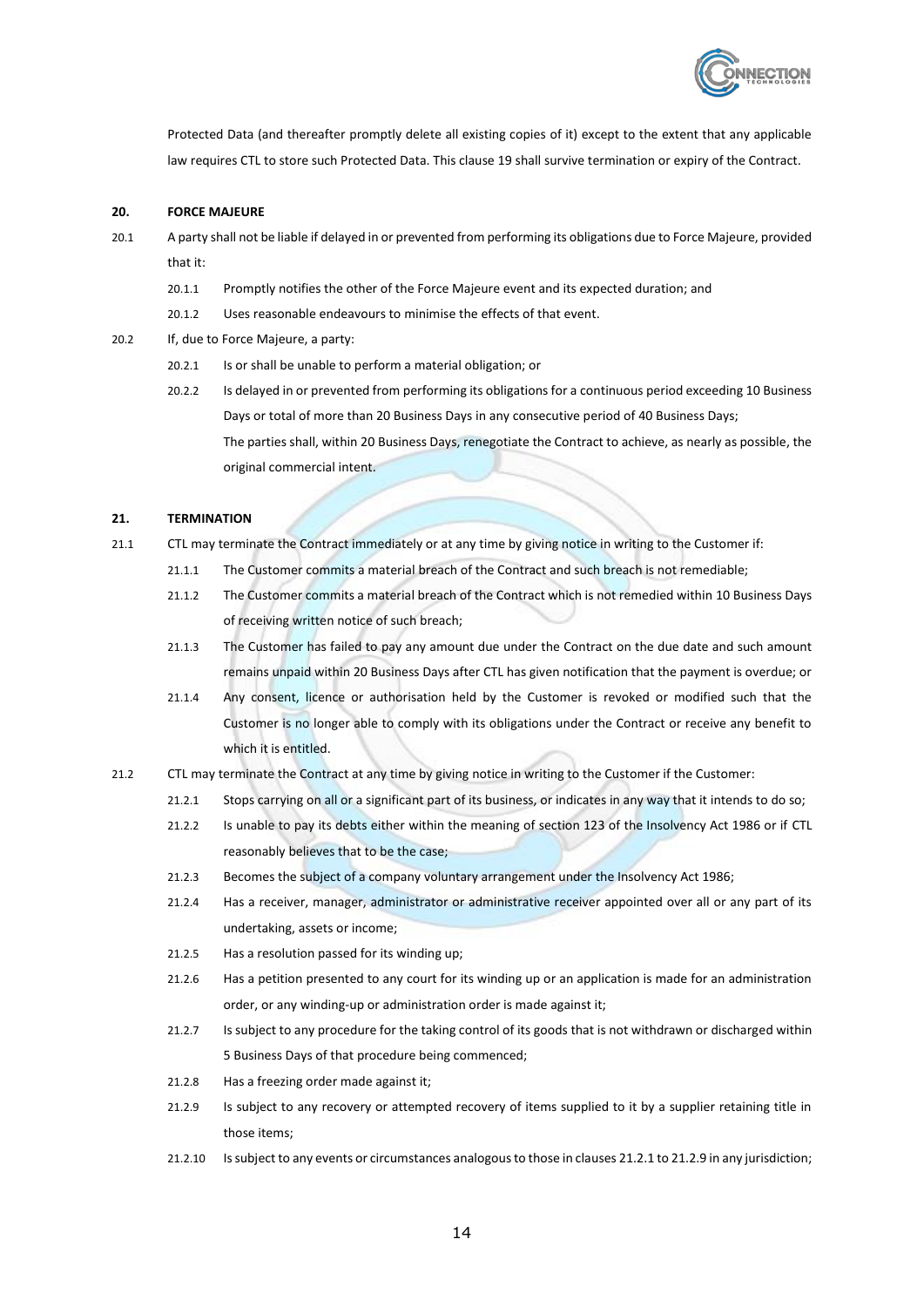<span id="page-15-0"></span>

- 21.2.11 Takes any steps in anticipation of, or has no realistic prospect of avoiding, any of the events or procedures described in clauses [21.2.1](#page-14-2) to [21.2.10](#page-14-4) including for the avoidance of doubt, but not limited to, giving notice for the convening of any meeting of creditors, issuing an application at court or filing any notice at court, receiving any demand for repayment of lending facilities, or passing any board resolution authorising any steps to be taken to enter into an insolvency process.
- 21.3 CTL may terminate the Contract at any time by giving not less than 20 Business Days' notice in writing to the Customer if the Customer undergoes a change of Control or if it is realistically anticipated that it shall undergo a change of Control within two months.
- 21.4 The right of CTL to terminate the Contract pursuant to clause [21.2](#page-14-5) shall not apply to the extent that the relevant procedure is entered into for the purpose of amalgamation, reconstruction or merger (where applicable) where the amalgamated, reconstructed or merged party agrees to adhere to the Contract.
- 21.5 If the Customer becomes aware that any event has occurred, or circumstances exist, which may entitle CTL to terminate the Contract under this claus[e 21,](#page-14-6) it shall immediately notify CTL in writing.
- 21.6 For the avoidance of doubt, the Customer's use of any Mobile Handsets may be subject to the provisions of any relevant Network Operator Contract, and the Customer acknowledges that the use of any Mobile Handsets may only be terminated in accordance with the provisions of the relevant Network Operator Contract.
- 21.7 For the avoidance of doubt, the Customer's use of any Equipment may be subject to the provisions of any relevant Equipment Operator Contract, and the Customer acknowledges that the use of any Equipment may only be terminated in accordance with the provisions of the relevant Equipment Operator Contract.
- 21.8 For the avoidance of doubt, the Customer's use of any Mobile Handsets and/or Equipment subject to any Propel Documentation may only be terminated in accordance with the provisions of the relevant Propel Documentation.
- 21.9 Termination or expiry of the Contract shall not affect any accrued rights and liabilities of CTL at any time up to the date of termination.

#### <span id="page-15-1"></span>**22. DISPUTE RESOLUTION**

- 22.1 Any dispute arising between the parties out of or in connection with the Contract shall be dealt with in accordance with the provisions of this clause [22.](#page-15-1)
- 22.2 The dispute resolution process may be initiated at any time by either party serving a notice in writing on the other party that a dispute has arisen. The notice shall include reasonable information as to the nature of the dispute.
- <span id="page-15-4"></span><span id="page-15-2"></span>22.3 The parties shall use all reasonable endeavours to reach a negotiated resolution through the following procedures:
	- 22.3.1 Within 5 Business Days of service of the notice, the Contract managers of the parties shall meet to discuss the dispute and attempt to resolve it.
	- 22.3.2 If the dispute has not been resolved within 5 Business Days of the first meeting of the Contract managers, then the matter shall be referred to the managing directors (or persons of equivalent seniority). The managing directors (or equivalent) shall meet within 5 Business Days to discuss the dispute and attempt to resolve it.
- <span id="page-15-3"></span>22.4 The specific format for the resolution of the dispute under claus[e 22.3.1](#page-15-2) and, if necessary, clause [22.3.2](#page-15-3) shall be left to the reasonable discretion of the parties, but may include the preparation and submission of statements of fact or of position.
- <span id="page-15-5"></span>22.5 If the dispute has not been resolved within 10 Business Days of the first meeting of the managing directors (or equivalent) under claus[e 22.3.2](#page-15-3) then the matter may be referred to mediation in accordance with the London Court of International Arbitration Mediation Rules.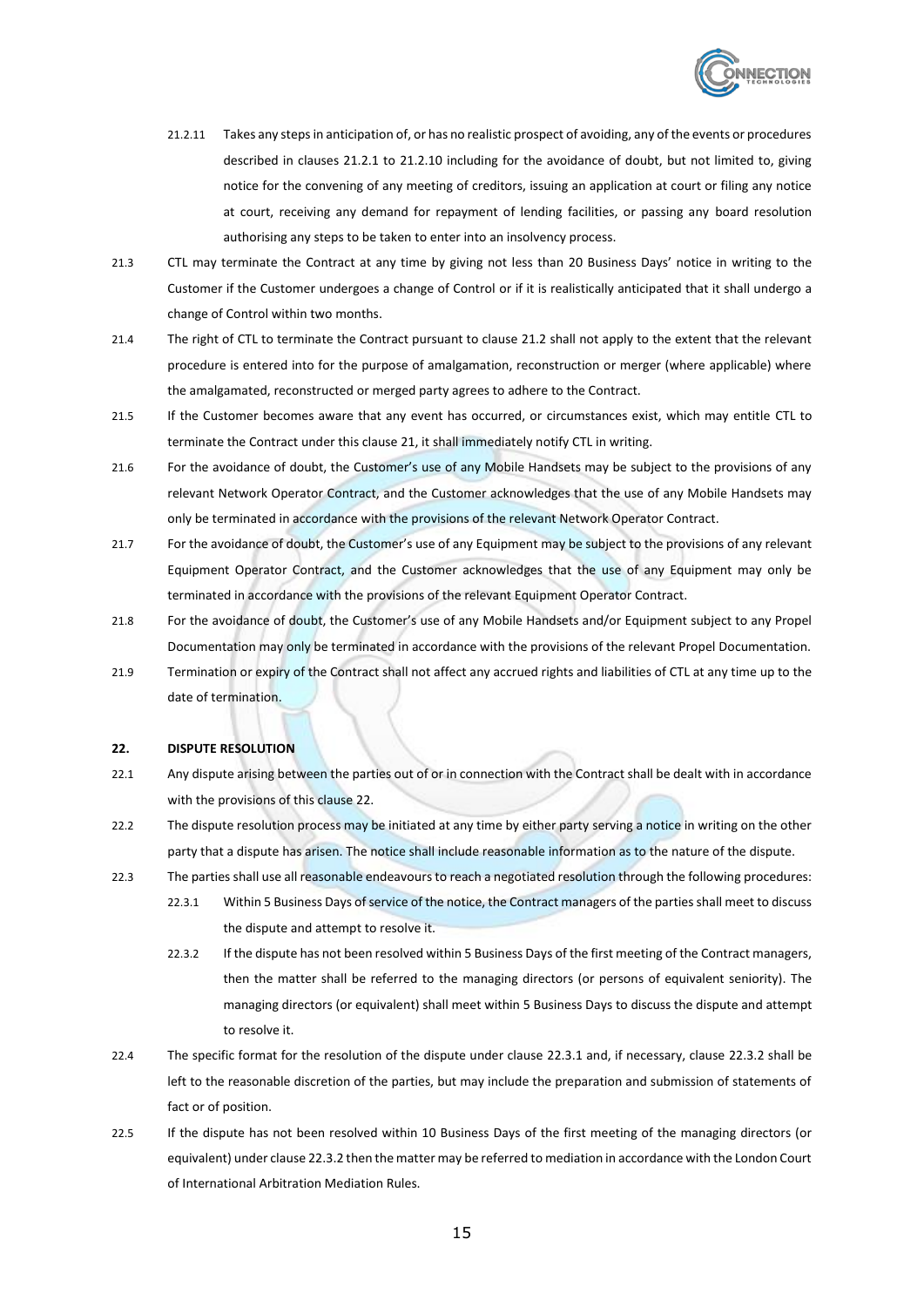<span id="page-16-0"></span>

22.6 Until the parties have completed the steps referred to in clauses [22.3](#page-15-4) and [22.5,](#page-15-5) and have failed to resolve the dispute, neither party shall commence formal legal proceedings or arbitration except that either party may at any time seek urgent interim relief from the courts or emergency arbitrator relief.

## **23. NOTICES**

- 23.1 Any notice or other communication given by a party under these Terms & Conditions shall:
	- 23.1.1 Be in writing and in English;
	- 23.1.2 Be signed by, or on behalf of, the party giving it (except for notices sent by e-mail); and
	- 23.1.3 Be sent to the relevant party at the address set out in the Contract.
- 23.2 Notices may be given, and are deemed received:
	- 23.2.1 By hand: On receipt of a signature at the time of delivery;
	- 23.2.2 By Royal Mail recorded post: At 9.00 am on the second Business Day after posting;
	- 23.2.3 By Royal Mail international recorded post: At 9.00 am on the fourth Business Day after posting; and
	- 23.2.4 By e-mail provided confirmation is sent by first class post: On receipt of a read receipt e-mail from the correct e-mail address.
- 23.3 Any change to the contact details of a party as set out in the Contract shall be notified to the other party in accordance with clause [23.1](#page-16-0) and shall be effective:
	- 23.3.1 On the date specified in the notice as being the date of such change; or
	- 23.3.2 If no date is so specified, 5 Business Days after the notice is deemed to be received.
- 23.4 All references to time are to the local time at the place of deemed receipt.
- 23.5 This clause does not apply to notices given in legal proceedings or arbitration.

#### **24. CUMULATIVE REMEDIES**

24.1 The rights and remedies provided in the Contract for CTL only are cumulative and not exclusive of any rights and remedies provided by law.

#### **25. TIME**

25.1 Unless stated otherwise, time is of the essence for any date or period specified in the Contract in relation to the Customer's obligations only.

#### **26. FURTHER ASSURANCE**

26.1 The Customer shall at the request of CTL, and at the Customer's own cost, do all acts and execute all documents which are necessary to give full effect to the Contract.

## **27. ENTIRE AGREEMENT**

- 27.1 The parties agree that the Contract and any documents entered into pursuant to it constitutes the entire agreement between them and supersedes all previous agreements, understandings and arrangements between them, whether in writing or oral in respect of its subject matter.
- 27.2 Each party acknowledges that it has not entered into the Contract or any documents entered into pursuant to it in reliance on, and shall have no remedies in respect of, any representation or warranty that is not expressly set out in the Contract or any documents entered into pursuant to it. No party shall have any claim for innocent or negligent misrepresentation on the basis of any statement in the Contract.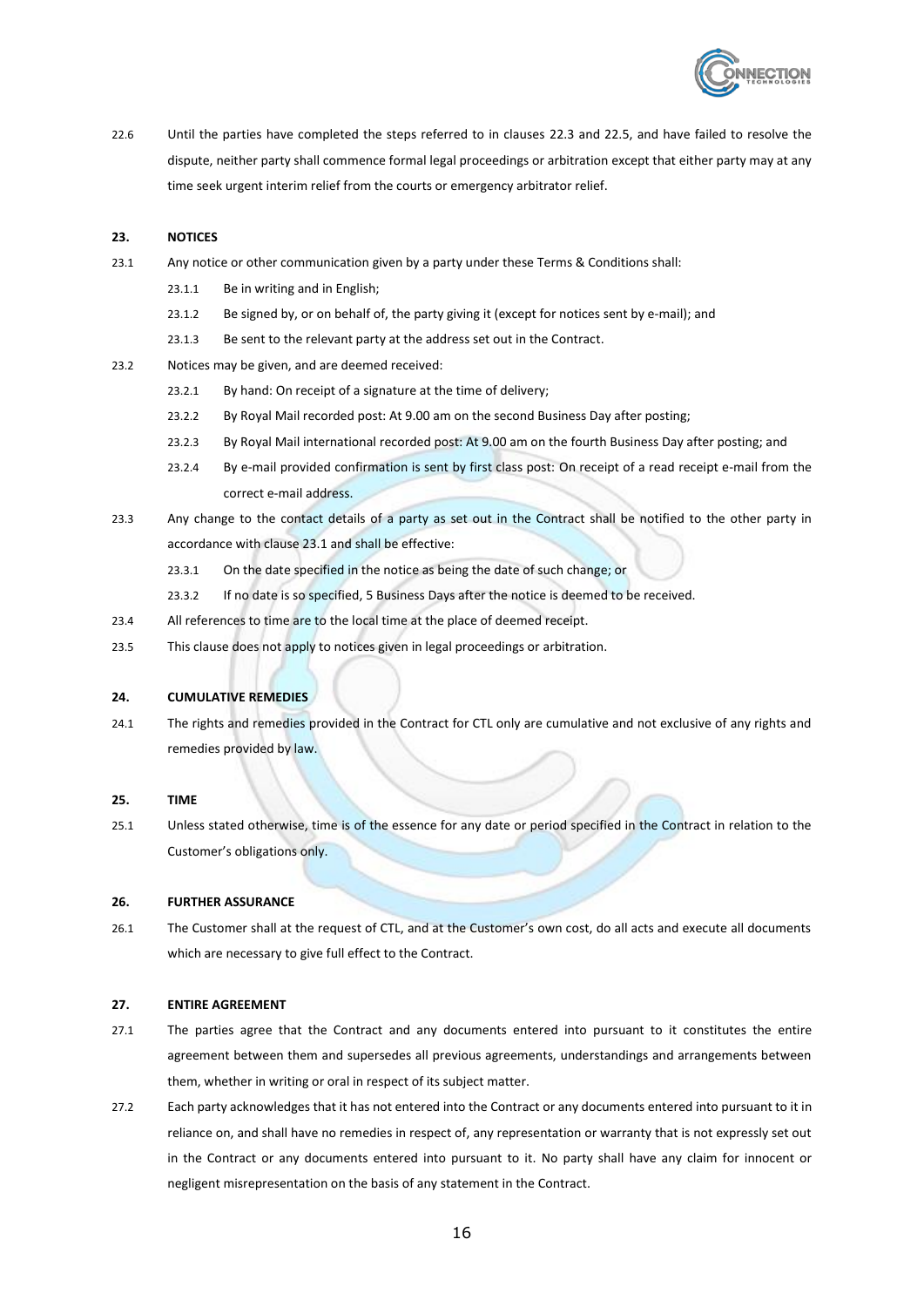

27.3 Nothing in these Terms & Conditions purports to limit or exclude any liability for fraud.

# **28. VARIATION**

28.1 No variation of the Contract shall be valid or effective unless it is in writing, refers to the Contract and these Terms & Conditions and is duly signed or executed by, or on behalf of, CTL.

# **29. ASSIGNMENT**

29.1 The Customer may not assign, subcontract or encumber any right or obligation under the Contract, in whole or in part, without CTL's prior written consent, such consent not to be unreasonably withheld or delayed.

## **30. SET OFF**

- 30.1 CTL shall be entitled to set-off under the Contract any liability which it has or any sums which it owes to the Customer under the Contract.
- 30.2 The Customer shall pay all sums that it owes to CTL under the Contract without any set-off, counterclaim, deduction or withholding of any kind, save as may be required by law.

# **31. NO PARTNERSHIP OR AGENCY**

31.1 The parties are independent persons and are not partners, principal and agent or employer and employee and the Contract does not establish any joint venture, trust, fiduciary or other relationship between them, other than the contractual relationship expressly provided for in it. None of the parties shall have, nor shall represent that they have, any authority to make any commitments on the other party's behalf.

## **32. EQUITABLE RELIEF**

32.1 The Customer recognises that any breach or threatened breach of the Contract may cause CTL irreparable harm for which damages may not be an adequate remedy. Accordingly, in addition to any other remedies and damages available to CTL, the Customer acknowledges and agrees that CTL is entitled to the remedies of specific performance, injunction and other equitable relief without proof of special damages.

# **33. SEVERANCE**

- 33.1 If any provision of the Contract (or part of any provision) is or becomes illegal, invalid or unenforceable, the legality, validity and enforceability of any other provision of the Contract shall not be affected.
- 33.2 If any provision of the Contract (or part of any provision) is or becomes illegal, invalid or unenforceable but would be legal, valid and enforceable if some part of it was deleted or modified, the provision or part-provision in question shall apply with such deletions or modifications as may be necessary to make the provision legal, valid and enforceable. In the event of such deletion or modification, the parties shall negotiate in good faith in order to agree the terms of a mutually acceptable alternative provision.

## **34. WAIVER**

34.1 No failure, delay or omission by CTL in exercising any right, power or remedy provided by law or under the Contract shall operate as a waiver of that right, power or remedy, nor shall it preclude or restrict any future exercise of that or any other right, power or remedy.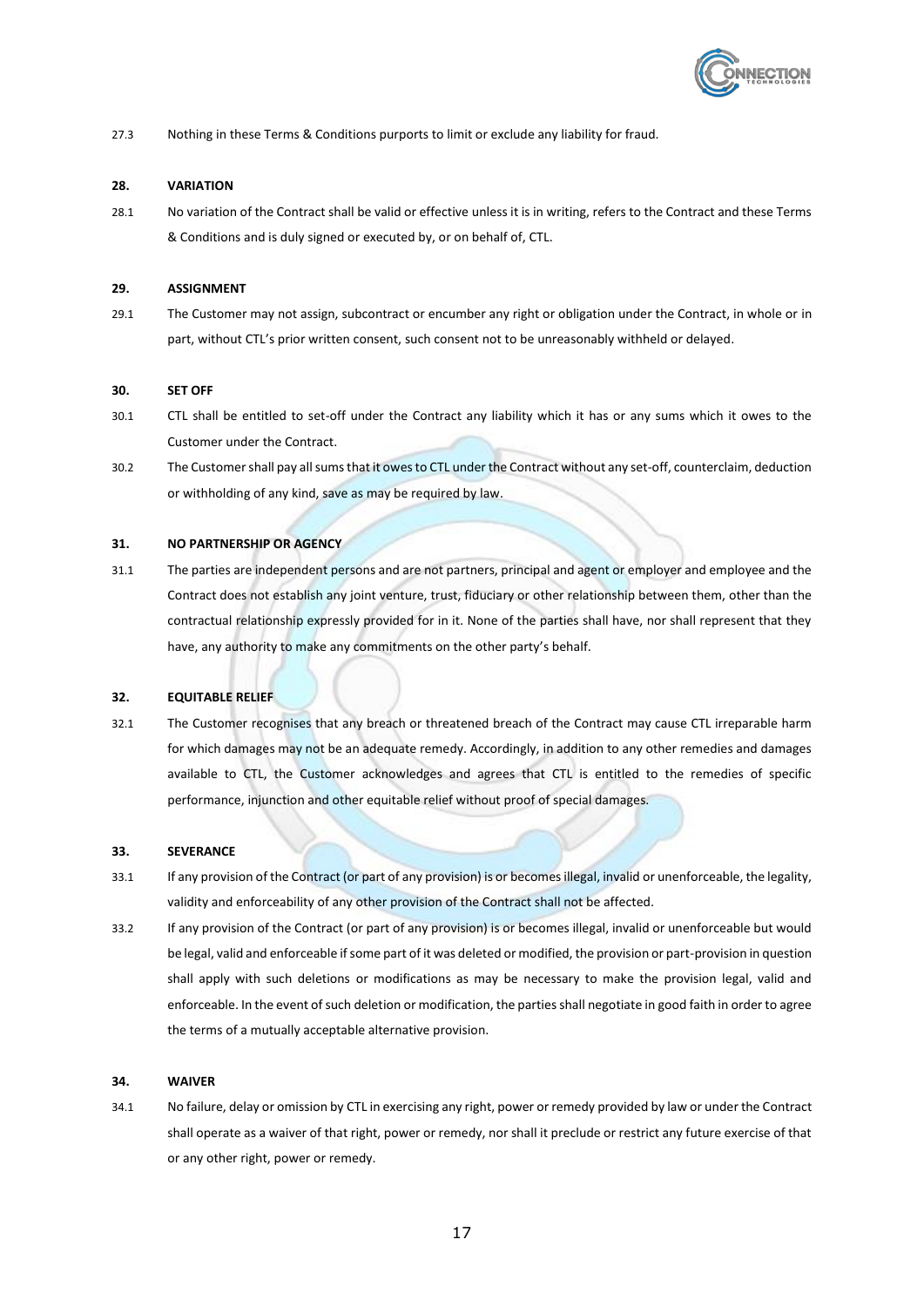

- 34.2 No single or partial exercise of any right, power or remedy provided by law or under the Contract by CTL shall prevent any future exercise of it or the exercise of any other right, power or remedy by CTL.
- 34.3 A waiver of any term, provision, condition or breach of the Contract by CTL shall only be effective if given in writing and signed by CTL, and then only in the instance and for the purpose for which it is given.

# **35. COMPLIANCE WITH LAW**

35.1 The Customer shall comply with all laws, enactments, regulations, regulatory policies, guidelines and industry codes applicable to it and shall maintain such authorisations and all other approvals, permits and authorities as are required from time to time to perform its obligations under or in connection with the Contract.

#### **36. CONFLICTS WITHIN CONTRACT**

36.1 If there is a conflict between the terms contained in the Terms & Conditions and the terms of the Order or schedules to the Contract, the terms of Order shall prevail.

#### **37. COSTS AND EXPENSES**

37.1 The Customer shall pay its own costs and expenses incurred in connection with the negotiation, preparation, signature and performance of the Contract (and any documents referred to in it).

#### **38. THIRD PARTY RIGHTS**

- 38.1 Except as expressly provided for in claus[e 38.2,](#page-18-0) a person who is not a party to the Contract shall not have any rights under the Contracts (Rights of Third Parties) Act 1999 to enforce any of the provisions of the Contract.
- 38.2 Any Affiliate of CTL shall be entitled under the Contracts (Rights of Third Parties) Act 1999 to enforce any of the provisions of the Contract. The consent of any such Affiliate is not required in order to rescind or vary the Contract or any provision of it.
- <span id="page-18-0"></span>38.3 The Customer acknowledges:
	- 38.3.1 Network Operators shall be entitled to enforce any relevant Network Operator Contract;
	- 38.3.2 Equipment Operators shall be entitled to enforce any relevant Equipment Operator Contracts;
	- 38.3.3 Propel shall be entitled to enforce the provisions of any relevant Propel Documentation.

# **39. GOVERNING LAW**

39.1 The Contract and any dispute or claim arising out of, or in connection with, it, its subject matter or formation (including non-contractual disputes or claims) shall be governed by, and construed in accordance with, the laws of England and Wales.

#### **40. JURISDICTION**

40.1 The parties irrevocably agree that the courts of England and Wales shall have [exclusive OR non-exclusive] jurisdiction to settle any dispute or claim arising out of, or in connection with, the Contract, its subject matter or formation (including non-contractual disputes or claims).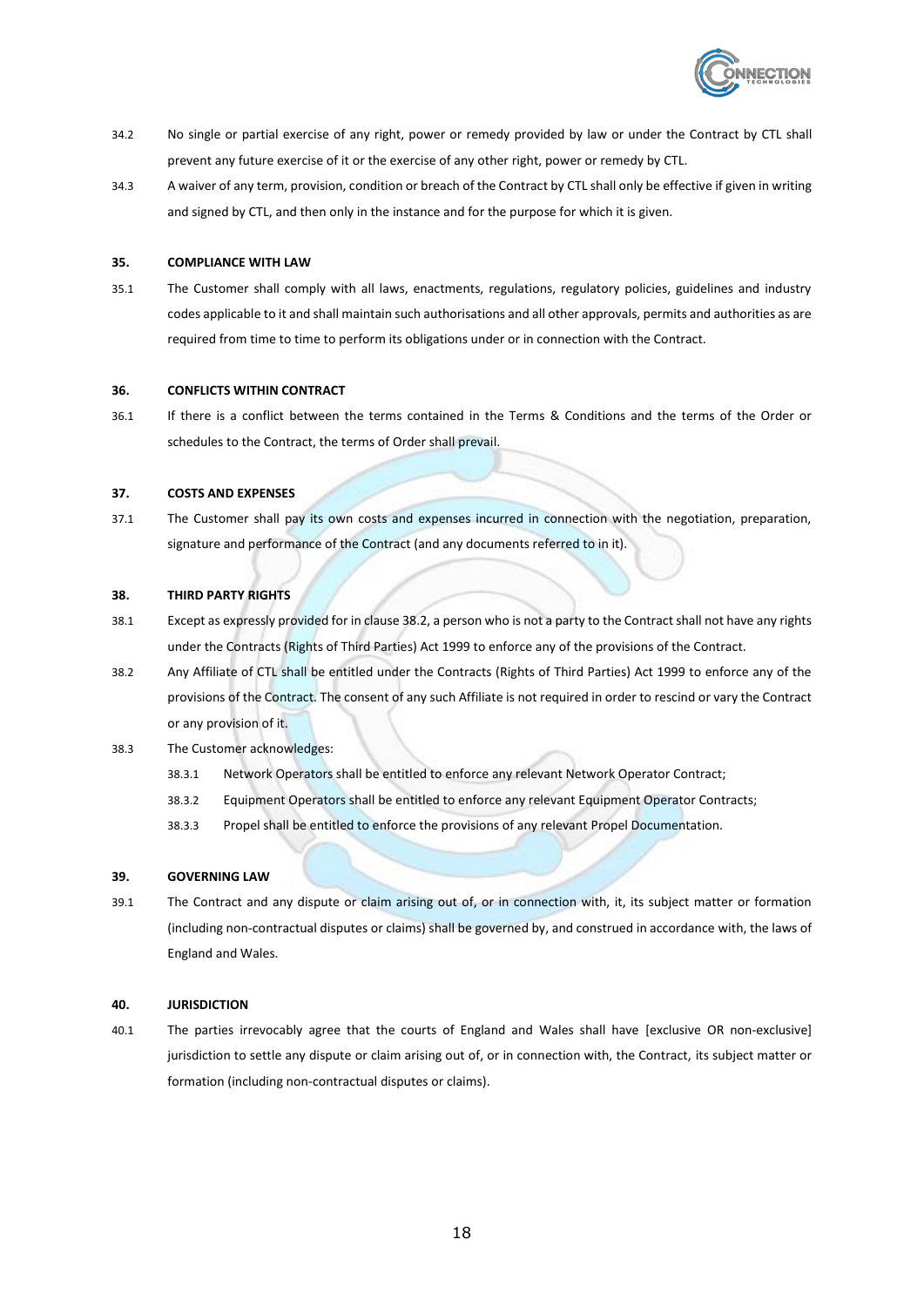

# **SCHEDULE 1**

**PART 1**

#### **Commercial terms**

# <span id="page-19-0"></span>**CTL:**

Contact: Connection Technologies Ltd Fareham Innovation Centre 4 Meteor Way Lee-on-the-Solent PO13 9FU Phone: 0333 015 2615 Email: info@connection-technologies.co.uk

# **Contract Term:**

The Contract Term in respect of the Network Operator Contract shall be stated: in the verification call, Mobile Network Operator contract and CTL documentation

The Contract Term in respect of the Equipment Operator Contract shall be stated: in the CTL documentation, Third Party documentation, Equipment Operator Contract.

The Contract Term in respect of the Contract shall be stated: in the CTL documentation, Third Party documentation, Mobile Network Operator and Equipment Operator contract.

#### **Order Acceptance:**

The Customer acknowledges that the Customer's Order shall be accepted by CTL in the following circumstances:

In respect of the provision of Mobile Handsets, upon:

- CTL's written acceptance of the Order; or
- CTL delivering any Mobile Handsets to the Customer or notifying the Customer that they are ready to be delivered;
- Verification call has been concluded
- Mobile Network Operator documentation accepted
- Propel Finance documentation accepted

In respect of the provision of Equipment, upon:

- CTL's written acceptance of the Order; or
- CTL delivering any Equipment to the Customer or notifying the Customer that they are ready to be delivered;
- Verification call concluded
- Mobile Network Operator documentation accepted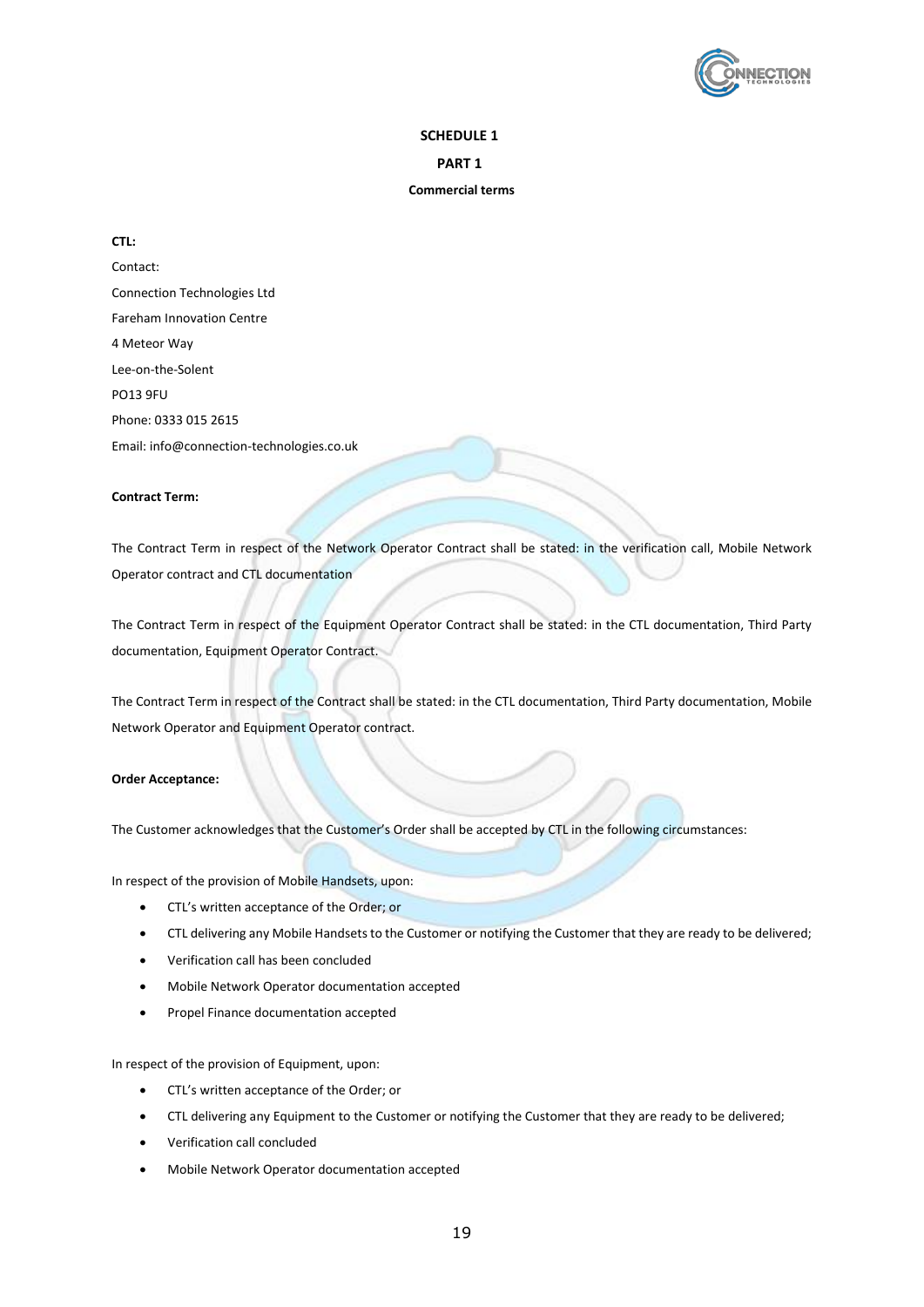

• Propel Finance documentation accepted

In respect of the performance of any Services, upon:

- CTL's written acceptance of the Order; or
- CTL performing any Services for the Customer or notifying the Customer that they are ready to be performed;
- CTL documentation accepted
- Verification call concluded
- Third Party documentation accepted

#### **Invoicing:**

CTL and/or any relevant Network Operator and/or any relevant Equipment Operator and/or Propel shall invoice the Customer in respect of the Deliverables as shows in the CTL documentation, Network Operator contract, Equipment Operator Contract, Propel documentation.

# **Delivery and performance dates/periods:**

## **Cancellation:**

Subject to the provisions of any relevant Network Operator Contract, any relevant Equipment Operator Contract, or any relevant Propel Documentation, the Customer may cancel the Contract in the following circumstances:

If all Early Termination Fees are cleared with CTL, Propel, relevant Network Operator and Equipment Operator including returning all hardware devices back to CTL.

In the event that the Customer wishes to terminate the Contract Term prior to the expiration of the Contract Term, the Customer acknowledges and agrees that it shall:

- Pay the Early Termination Fee (as set out below) to [CTL/the Network Operator/the Equipment Operator/Propel];
- Return all hardware devices back to CTL or pay for the hardware at the cost they were purchased from Equipment Suppliers

## **Early Termination Fee:**

Contract line rental x remaining contract length

# <span id="page-20-0"></span>**PART 2**

# **Data processing details**

Processing of the Protected Data by CTL under the Contract shall be for the subject-matter, duration, nature and purposes and involve the types of personal data and categories of Data Subjects set out in thi[s Part 2](#page-20-0) of [schedule 1.](#page-19-0)